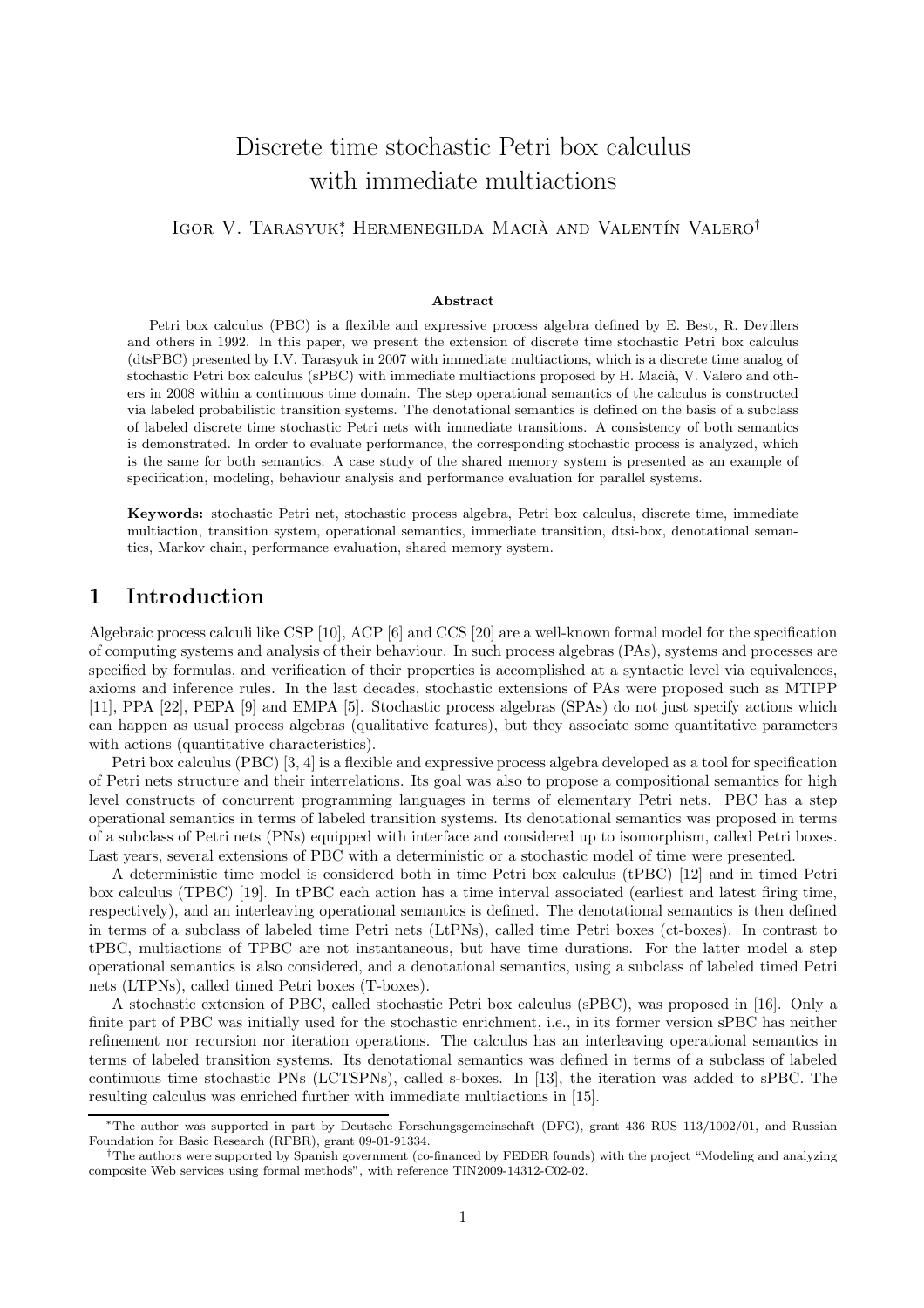In [25], a discrete time stochastic extension dtsPBC of finite PBC was presented. A step operational semantics of dtsPBC was constructed via labeled probabilistic transition systems. Its denotational semantics was defined based on a subclass of labeled discrete time stochastic PNs (LDTSPNs), called dts-boxes. A variety of probabilistic equivalences were proposed and their interrelations were studied. In [24, 26], the iteration operator was added to dtsPBC.

In this paper, we present dtsPBC with iteration extended with immediate multiactions, called *discrete time* stochastic and immediate Petri box calculus (dtsiPBC), which is a discrete time analog of sPBC, which has iteration and immediate multiactions within the context of a continuous time domain. The step operational semantics is constructed with the use of labeled probabilistic transition systems. The denotational semantics is defined on the basis of a subclass of labeled discrete time stochastic and immediate PNs (LDTSPNs with immediate transitions, LDTSIPNs), called dtsi-boxes. A consistency of both semantics is demonstrated. The corresponding stochastic process, which is a semi-Markov chain, is constructed and investigated, with the purpose of performance evaluation, which is the same for both semantics. At the end, we present a case study of the shared memory system explaining how to specify, model and analyze performance of concurrent systems within the calculus.

The paper is organized as follows. In Section 2, the syntax of the extended calculus dtsiPBC is presented. In Section 3, we construct the operational semantics of the algebra in terms of labeled probabilistic transition systems. In Section 4, we propose the denotational semantics based on a subclass of LDTSIPNs. Next, in Section 5, the corresponding stochastic process is defined and analyzed, and in Section 6, a shared memory system is presented as a case study. Finally, Section 7 summarizes the results obtained and outlines research perspectives in this area.

# 2 Syntax

In this section, we propose the syntax of dtsiPBC. First, we recall a definition of multiset that is an extension of the set notion by allowing several identical elements.

**Definition 2.1** Let X be a set. A finite multiset (bag) M over X is a mapping  $M : X \to \mathbb{N}$  such that  $|\{x \in X \mid M(x) > 0\}| < \infty$ , i.e., it can contain a finite number of elements only.

We denote the set of all finite multisets over X by  $N_f^X$ . The cardinality of a multiset M is defined as  $|M| = \sum_{x \in X} M(x)$ . We write  $x \in M$  if  $M(x) > 0$  and  $M \subseteq M'$  if  $\forall x \in X$   $M(x) \leq M'(x)$ . We define  $(M + M')(\bar{x}) = M(x) + M'(x)$  and  $(M - M')(x) = \max\{0, M(x) - M'(x)\}\$ . When  $\forall x \in X \ M(x) \leq 1$ , M is a proper set such that  $M \subseteq X$ . The set of all subsets of X is denoted by  $2^X$ .

Let  $Act = \{a, b, ...\}$  be the set of *elementary actions*. Then  $\widehat{Act} = \{\hat{a}, \hat{b}, ...\}$  is the set of *conjugated actions* (conjugates) such that  $a \neq \hat{a}$  and  $\hat{a} = a$ . Let  $\mathcal{A} = Act \cup \widehat{Act}$  be the set of all actions, and  $\mathcal{L} = \mathbb{N}_{f}^{\mathcal{A}}$  be the set of all multiactions. Note that  $\emptyset \in \mathcal{L}$ , this corresponds to an internal activity, i.e., the execution of a multiaction that contains no visible action names. The *alphabet* of  $\alpha \in \mathcal{L}$  is defined as  $\mathcal{A}(\alpha) = \{x \in \mathcal{A} \mid \alpha(x) > 0\}$ .

A stochastic multiaction is a pair  $(\alpha, \rho)$ , where  $\alpha \in \mathcal{L}$  and  $\rho \in (0, 1)$  is the conditional probability of the multiaction  $\alpha$ . The multiaction probabilities are used to calculate the probabilities of state changes (steps) at discrete time moments. The probabilities of stochastic multiactions are required not to be equal to 1, since this value is left for immediate multiactions which will be defined later. On the other hand, there is no sense to allow zero probabilities of multiactions, since they would never be performed in this case. Let  $\mathcal{SL}$  be the set of all stochastic multiactions.

An *immediate multiaction* is a pair  $(\alpha, l)$ , where  $\alpha \in \mathcal{L}$  and  $l \in \mathbb{N} \setminus \{0\}$  is the non-zero weight of the multiaction  $\alpha$ . Immediate multiactions have a priority over stochastic ones. This means that in a state where both kinds of multiactions can happen, immediate multiactions always happen before stochastic ones. Stochastic and immediate multiactions cannot be executed together in some concurrent step, i.e., the steps consisting only of immediate multiactions or those including only stochastic multiactions are allowed. Let  $\mathcal{IL}$  be the set of all immediate multiactions.

Let us note that the same multiaction  $\alpha \in \mathcal{L}$  may have different probabilities and weights in the same specification. It is easy to differentiate between probabilities and weights, hence, between stochastic and immediate multiactions, since the probabilities of stochastic multiactions belong to the interval  $(0, 1)$ , and the weights of immediate multiactions are non-zero (positive) natural numbers from  $\mathbb{N} \setminus \{0\} = \{1, 2, ...\}$ . Let  $\mathcal{SIL} = \mathcal{SLUL}$ be the set of all activities. The alphabet of  $(\alpha, \kappa) \in \mathcal{SIL}$  is defined as  $\mathcal{A}(\alpha, \kappa) = \mathcal{A}(\alpha)$ . For  $(\alpha, \kappa) \in \mathcal{SIL}$ , we define its multiaction part as  $\mathcal{L}(\alpha,\kappa) = \alpha$  and its probability or weight part as  $\Omega(\alpha,\kappa) = \kappa$ .

Activities are combined into formulas by the following operations: *sequential execution* ; *choice*  $\parallel$ *, parallelism*  $\Vert$ , relabeling [f] of actions, restriction rs over a single action, synchronization sy on an action and its conjugate, and iteration [∗∗] with three arguments: initialization, body and termination.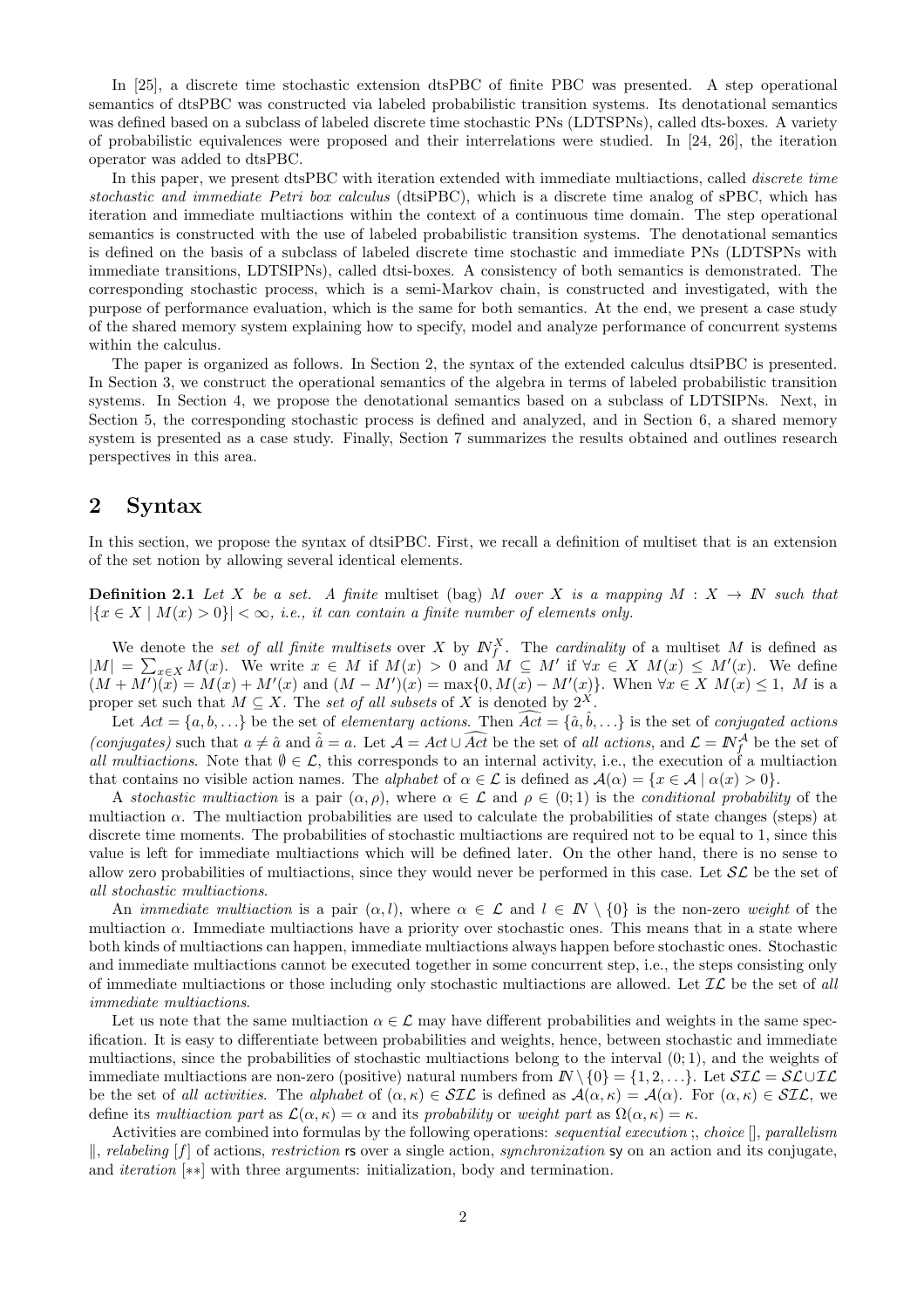Sequential execution and choice have the standard interpretation like in other process algebras, but parallelism does not include synchronization unlike the corresponding operation in CCS [20].

Relabeling functions  $f : \mathcal{A} \to \mathcal{A}$  are bijections preserving conjugates, i.e.,  $\forall x \in \mathcal{A}$   $f(\hat{x}) = f(x)$ . Relabeling is extended to multiactions in the usual way: for  $\alpha \in \mathcal{L}$  we define  $f(\alpha) = \sum_{x \in \alpha} f(x)$ .

Restriction over an action  $\alpha$  means that for a given expression any process behaviour containing  $\alpha$  or its conjugate  $\hat{a}$  is not allowed.

Let  $\alpha, \beta \in \mathcal{L}$  be two multiactions such that for some action  $a \in \mathcal{A}ct$  we have  $a \in \alpha$  and  $\hat{a} \in \beta$  or  $\hat{a} \in \alpha$  and  $a \in \beta$ . Then, synchronization of  $\alpha$  and  $\beta$  by a is defined as  $\alpha \oplus_{a} \beta = \gamma$ , where

$$
\gamma(x) = \begin{cases} \alpha(x) + \beta(x) - 1, & x = a \text{ or } x = \hat{a}; \\ \alpha(x) + \beta(x), & \text{otherwise.} \end{cases}
$$

In the iteration, the initialization subprocess is executed first, then the body is performed zero or more times, and, finally, the termination subprocess is executed.

Static expressions specify the structure of processes. As we shall see, the expressions correspond to unmarked LDTSIPNs (note that LDTSIPNs are marked by definition).

**Definition 2.2** Let  $(\alpha, \kappa) \in \mathcal{SIL}$  and  $a \in Act$ . A static expression of dtsiPBC is defined as

 $E ::= (\alpha, \kappa) | E; E | E | E | E | E | E | E | f | E \text{ is a} | E \text{ sy a} | [E * E * E].$ 

Let  $StatExpr$  denote the set of all static expressions of dtsiPBC.

To make the grammar above unambiguous, one can add parentheses in the productions with binary operations:  $(E; E)$ ,  $(E||E)$ ,  $(E||E)$ . However, here and further we prefer the PBC approach and add them to resolve ambiguities only.

To avoid inconsistency of the iteration operator, we should not allow any concurrency in the highest level of the second argument of iteration. This is not a severe restriction though, since we can always prefix parallel expressions by an activity with the empty multiaction.

**Definition 2.3** Let  $(\alpha, \kappa) \in \mathcal{SIL}$  and  $a \in Act$ . A regular static expression of dtsiPBC is defined as

 $E ::= (\alpha, \kappa) | E; E | E | E | E | E | E | E | f | E \text{ is a } | E \text{ sy a } | [E * D * E],$ where  $D ::= (\alpha, \kappa) | D, E | D | D | D | f | D$  is a | D sy a |  $D * D * E$ ].

Let  $RegStatExpr$  denote the set of all regular static expressions of dtsiPBC.

Dynamic expressions specify the states of processes. Dynamic expressions are obtained from static ones, by annotating them with upper or lower bars which specify the active components of the system at the current moment of time. As we shall see, dynamic expressions correspond to LDTSIPNs (which are marked by default). The dynamic expression with upper bar (the overlined one)  $\overline{E}$  denotes the *initial*, and that with lower bar (the underlined one)  $\underline{E}$  denotes the final state of the process specified by a static expression E. The underlying static expression of a dynamic one is obtained by removing all upper and lower bars from it.

**Definition 2.4** Let  $a \in Act$  and  $E \in StatExpr$ . A dynamic expression of dtsiPBC is defined as

 $G ::= \overline{E} | E | G; E | E; G | G | E | E | G | G | G | G | G | f | G$  rs a | G sy a |  $[G * E * E] | [E * G * E] | [E * E * G].$ 

Let  $DynExpr$  denote the set of all dynamic expressions of dtsiPBC.

Note that if the underlying static expression of a dynamic one is not regular, the corresponding LDTSIPN can be non-safe (though, it is 2-bounded in the worst case, see [4]). A dynamic expression is regular if its underlying static expression is regular. Let  $RegDynExpr$  denote the set of all regular dynamic expressions of dtsiPBC.

In the following, we shall consider regular static and dynamic expressions only, hence, we shall omit the word "regular".

### 3 Operational semantics

In this section, we define the step operational semantics in terms of labeled transition systems.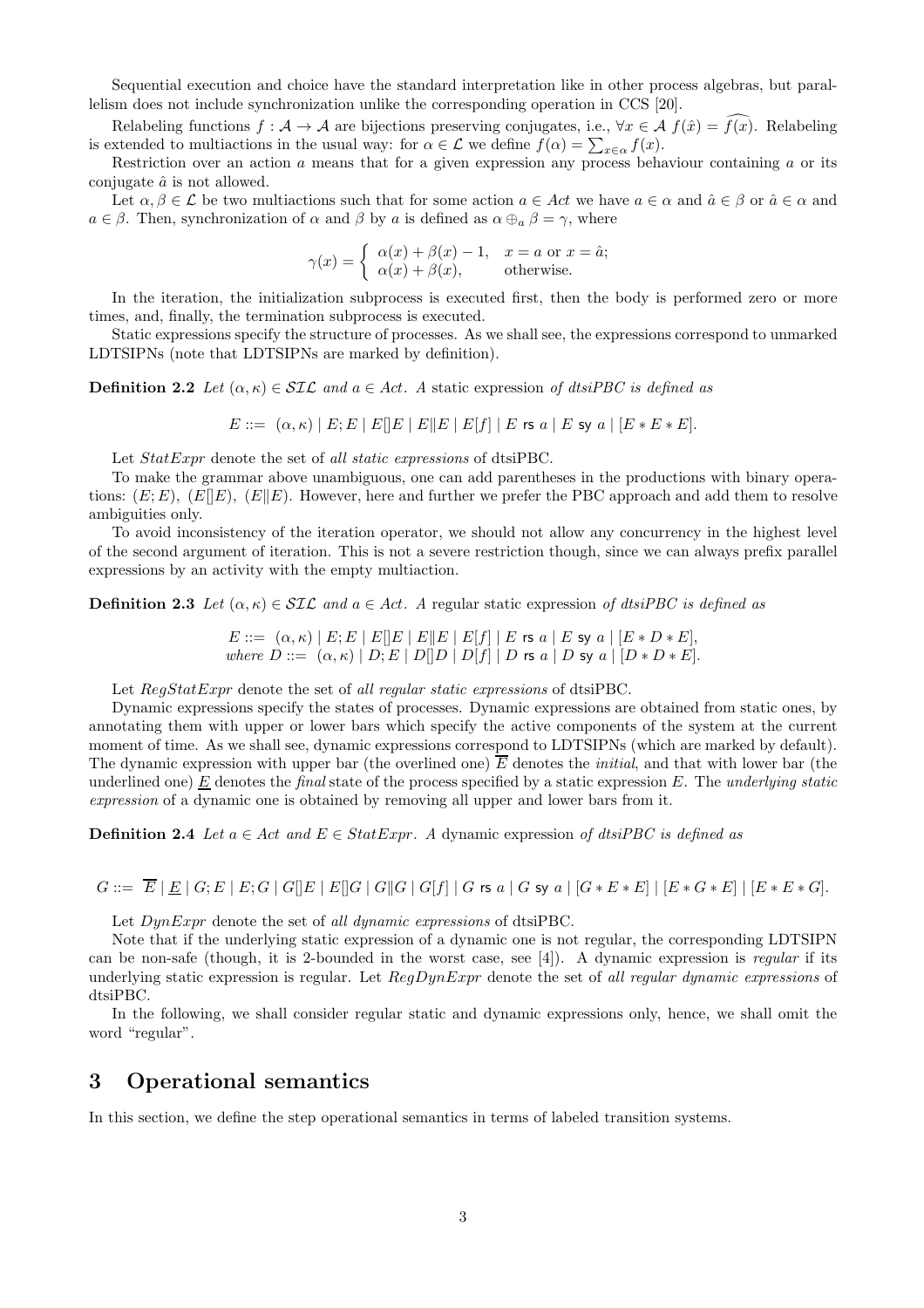#### 3.1 Inaction rules

Inaction rules describe expression transformations due to the execution of the empty multiset of activities. The rules will be used later to define the empty loop transitions which reflect a non-zero probability to stay in the current state at the next time moment, which is an essential feature of discrete time stochastic processes. As we shall see, for every empty loop transition, its net analog in an LDTSIPN also does not change the current marking corresponding to the initial dynamic expression from the applied inaction rule.

First, in Table 1, we define inaction rules for the dynamic expressions in the form of overlined and underlined static ones. In this table,  $E, F, K \in RegStatExpr$  and  $a \in Act$ .

Table 1: Inaction rules for overlined and underlined static expressions

| $E: F \stackrel{\emptyset}{\rightarrow} \overline{E}: F$                                  | $E; F \stackrel{\emptyset}{\rightarrow} E; \overline{F}$                                          | $E; E \stackrel{\emptyset}{\to} E; F$                                                                                                                                                                                                                                                                        | $E  F \overset{\emptyset}{\rightarrow} \overline{E}  F$                                           |
|-------------------------------------------------------------------------------------------|---------------------------------------------------------------------------------------------------|--------------------------------------------------------------------------------------------------------------------------------------------------------------------------------------------------------------------------------------------------------------------------------------------------------------|---------------------------------------------------------------------------------------------------|
| $E  F \overset{\emptyset}{\rightarrow} E  \overline{F}$                                   | $\underline{E}[[F \stackrel{\emptyset}{\to} E][F$                                                 | $E[\underline{F} \stackrel{\emptyset}{\to} E][F]$                                                                                                                                                                                                                                                            | $E  F \overset{\emptyset}{\rightarrow} \overline{E}  \overline{F}$                                |
| $E  E \overset{\emptyset}{\rightarrow} E  F$                                              | $E[f] \stackrel{\emptyset}{\rightarrow} \overline{E}[f]$                                          | $\underline{E}[f] \stackrel{\emptyset}{\to} E[f]$                                                                                                                                                                                                                                                            | $\overline{E}$ rs $\overline{a} \stackrel{\emptyset}{\rightarrow} \overline{E}$ rs $\overline{a}$ |
| $\underline{E}$ rs $a \stackrel{\emptyset}{\rightarrow} \underline{E}$ rs $\underline{a}$ | $\overline{E}$ sy $\overline{a} \stackrel{\emptyset}{\rightarrow} \overline{E}$ sy $\overline{a}$ | $\underline{E}$ sy $a \stackrel{\emptyset}{\rightarrow} E$ sy $a$                                                                                                                                                                                                                                            | $\boxed{E * F * K} \stackrel{\emptyset}{\rightarrow} \boxed{E * F * K}$                           |
|                                                                                           |                                                                                                   | $[\underline{E} * F * K] \stackrel{\emptyset}{\to} [E * \overline{F} * K] \quad [E * \underline{F} * K] \stackrel{\emptyset}{\to} [E * \overline{F} * K] \quad [E * \underline{F} * K] \stackrel{\emptyset}{\to} [E * F * \overline{K}] \quad [E * F * \underline{K}] \stackrel{\emptyset}{\to} [E * F * K]$ |                                                                                                   |

Second, in Table 2, we propose inaction rules for the dynamic expressions in the arbitrary form. In this table,  $E, F \in RegStatexpr$ ,  $G, H, G, H \in RegDynExpr$  and  $a \in Act$ .

Table 2: Inaction rules for arbitrary dynamic expressions

| $G \stackrel{\emptyset}{\rightarrow} G$                  | $G \rightarrow \widetilde{G}$ , $\circ \in \{ ; , [] \}$                                     | $G{\mathop{\to }\limits^{\emptyset }}\widetilde{G},\;$ o $\in\{;,\parallel\}$ | $G{\overset{\emptyset}{\to}}\widetilde G$ | $H \stackrel{\emptyset}{\rightarrow} \widetilde{H}$ |  |  |
|----------------------------------------------------------|----------------------------------------------------------------------------------------------|-------------------------------------------------------------------------------|-------------------------------------------|-----------------------------------------------------|--|--|
|                                                          | $G \circ E \rightarrow \widetilde{G} \circ E$                                                | $E\circ G \rightarrow E\circ \widetilde{G}$                                   | $G  H \rightarrow \widetilde{G}  H$       | $G  H \rightarrow G  \widetilde{H}$                 |  |  |
| $G \overset{\emptyset}{\rightarrow} \widetilde{G}$       | $G \stackrel{\emptyset}{\rightarrow} \widetilde{G}$ , $\circ \in \{ \text{rs}, \text{sy} \}$ | $G \rightarrow \widetilde{G}$                                                 |                                           |                                                     |  |  |
| $G[f]{\overset{\emptyset}{\rightarrow}}\widetilde{G}[f]$ | $G$ 0a $\stackrel{\emptyset}{\rightarrow}$ G0a                                               | $[G*E*F] \stackrel{\emptyset}{\rightarrow} [\widetilde{G}*E*F]$               | $[E*G*F] \rightarrow E*G*F$               | $[E*F*G] \rightarrow [E*F*\widetilde{G}]$           |  |  |

A regular dynamic expression G is operative if no inaction rule can be applied to it, with the exception of  $G \stackrel{\emptyset}{\rightarrow} G.$ 

Let  $OpRegDynExpr$  denote the set of all operative regular dynamic expressions of dtsiPBC.

Note that any dynamic expression can be always transformed into a (not necessarily unique) operative one by using the inaction rules.

**Definition 3.1** Let  $\approx$  =  $(\stackrel{\emptyset}{\to} \cup \stackrel{\emptyset}{\leftarrow})^*$  be the structural equivalence of dynamic expressions in dtsiPBC. Thus, two dynamic expressions G and G' are structurally equivalent, denoted by  $G \approx G'$ , if they can be reached from each other by applying the inaction rules in forward or backward direction.

Note that the rule  $G \stackrel{\emptyset}{\to} G$  was intentionally included in the set of inaction rules to define later the empty loop transitions. This is a new rule that has no prototype among inaction rules of PBC. However, in the context of discrete time stochastic transitions we need to capture the possibility to stay at the same state such as the singleton structural equivalence class of the dynamic expression  $\overline{(\alpha,\rho)}$  to which no different structurally equivalent ones exist.

### 3.2 Action rules

Action rules describe expression transformations due to the execution of non-empty multisets of activities. The rules will be used later to define transitions representing the state changes when some non-empty multisets of activities are executed. As we shall see, for every such transition, its net analog in the LDTSIPN changes the current marking corresponding to the initial dynamic expression from the applied action rule, unless there is a self-loop produced by the iterative execution of a non-empty multiset (which should be additionally the one-element one, i.e., the single activity, since we do not allow concurrency in the highest level of the second argument of iteration).

Note that expressions of dtsiPBC can contain identical activities. To avoid technical difficulties, such as the proper calculation of the state change probabilities for multiple transitions, we can always enumerate coinciding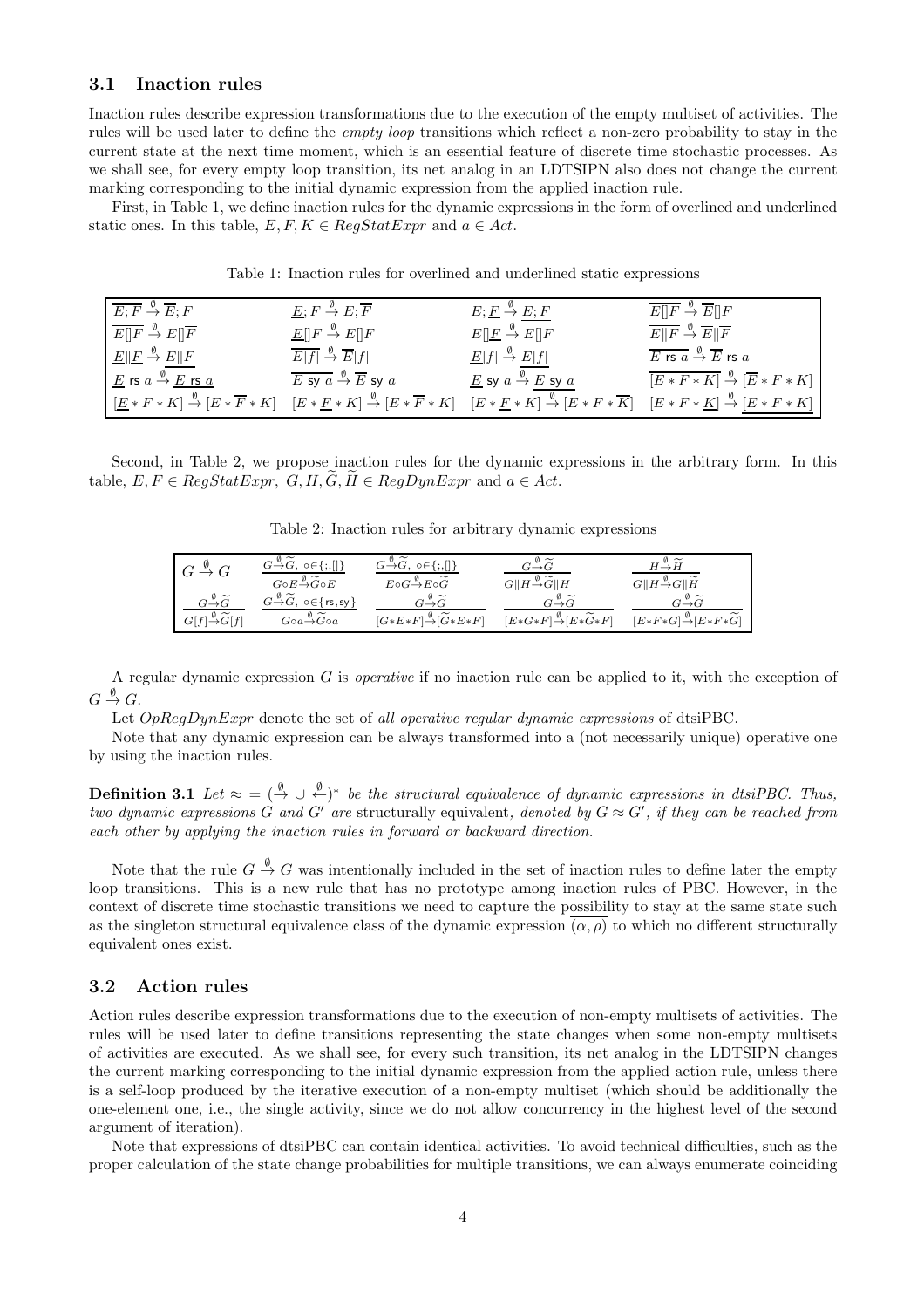

Figure 1: The binary trees encoded with the numberings 1,  $(1)(2)$  and  $(1)((2)(3))$ 

activities from left to right in the syntax of expressions. The new activities resulted from synchronization will be annotated with the concatenation of the numbering of the activities they come, hence, the numbering should have a tree structure to reflect the effect of multiple synchronizations. Now we define the numbering which encodes a binary tree with the leaves labeled by natural numbers.

**Definition 3.2** Let  $\iota \in \mathbb{N}$ . The numbering of expressions is defined as

$$
\iota ::= \iota \mid (\iota)(\iota).
$$

Let Num denote the set of all numberings of expressions.

**Example 3.1** The numbering 1 encodes the binary tree depicted in Figure  $1(a)$  with the root labeled by 1. The numbering  $(1)(2)$  corresponds to the binary tree depicted in Figure  $1(b)$  without internal nodes and with two leaves labeled by 1 and 2. The numbering  $(1)((2)(3))$  represents the binary tree depicted in Figure 1(c) with one internal node, which is the root for the subtree  $(2)(3)$ , and three leaves labeled by 1, 2 and 3.

The new activities resulting from synchronizations in different orders should be considered up to the permutation of their numbering. In this way, we shall recognize the different instances of the same activity. If we compare the contents of different numberings, i.e., the sets of natural numbers in them, we shall be able to identify the mentioned instances.

The *content* of a numbering  $\iota \in Num$  is

$$
Cont(\iota) = \begin{cases} {\{\iota\}}, & \iota \in \mathbb{N}; \\ Cont(\iota_1) \cup Cont(\iota_2), & \iota = (\iota_1)(\iota_2). \end{cases}
$$

After the enumeration, the multisets of activities from the expressions will be then the proper sets. In the following, we suppose that the identical activities are enumerated when it is needed to avoid ambiguity. In this case,  $SL$ ,  $IL$  and  $SIL$  are supposed to contain all the enumerated elements as well. This enumeration is considered to be implicit.

Let X be some set. We denote the cartesian product  $X \times X$  by  $X^2$ . Let  $\mathcal{E} \subseteq X^2$  be an equivalence relation on X. Then the equivalence class (with respect to  $\mathcal{E}$ ) of an element  $x \in X$  is defined by  $[x]_{\mathcal{E}} = \{y \in X \mid (x, y) \in \mathcal{E}\}\.$ The equivalence  $\mathcal E$  partitions X into the set of equivalence classes  $X/\mathcal E = \{[x]_{\mathcal E} \mid x \in X\}.$ 

Let G be a dynamic expression. Then  $|G|_{\approx} = \{H \mid G \approx H\}$  is the equivalence class of G with respect to the structural equivalence. G is an *initial* dynamic expression, denoted by  $init(G)$ , if  $\exists E \in RegStatExpr G \in \boxed{E|_{\approx}}$ . G is a final dynamic expression, denoted by  $final(G)$ , if  $\exists E \in RegStatExpr$   $G \in [\underline{E}]_{\approx}$ .

Let  $\Upsilon \in 2^{ST\mathcal{L}}$ . Relabeling is extended to the sets of activities as follows:  $f(\Upsilon) = \{ (f(\alpha), \kappa) \mid (\alpha, \kappa) \in \Upsilon \}.$ The *alphabet* of  $\Upsilon$  is defined as  $\mathcal{A}(\Upsilon) = \bigcup_{(\alpha,\kappa)\in\Upsilon}\mathcal{A}(\alpha)$ .

Let  $G \in OpRegDynExpr$ . We now define the set of all sets of non-conflicting activities which can be executed from G, denoted by  $Can(G)$ . Let  $(\alpha, \kappa) \in SL$ ,  $E, F \in RegStatexpr$ ,  $G, H \in OpRegDynExpr$  and  $a \in Act$ .

- 1. If  $final(G)$  then  $Can(G) = \emptyset$ .
- 2. If  $G = \overline{(\alpha, \kappa)}$  then  $Can(G) = \{\{(\alpha, \kappa)\}\}.$
- 3. If  $\Upsilon \in Can(G)$  then  $\Upsilon \in Can(G \circ E)$ ,  $\Upsilon \in Can(E \circ G)$  ( $\circ \in \{\cdot, \|, \| \}$ ),  $f(\Upsilon) \in Can(G[f])$ ,  $\Upsilon \in Can(G \text{ rs } a)$  (when  $a, \hat{a} \notin \mathcal{A}(\Upsilon)$ ),  $\Upsilon \in Can(G \text{ sy } a)$ ,  $\Upsilon \in Can([G * E * F])$ ,  $\Upsilon \in Can([E * G * F])$ ,  $\Upsilon \in Can([E * F * G]).$
- 4. If  $\Upsilon \in Can(G)$  and  $\Xi \in Can(H)$  then  $\Upsilon + \Xi \in Can(G||H)$ .
- 5. If  $\Upsilon \in Can(G \text{ sy } a)$  and  $(\alpha, \kappa), (\beta, \lambda) \in \Upsilon$  are different activities such that  $a \in \alpha$ ,  $\hat{a} \in \beta$  then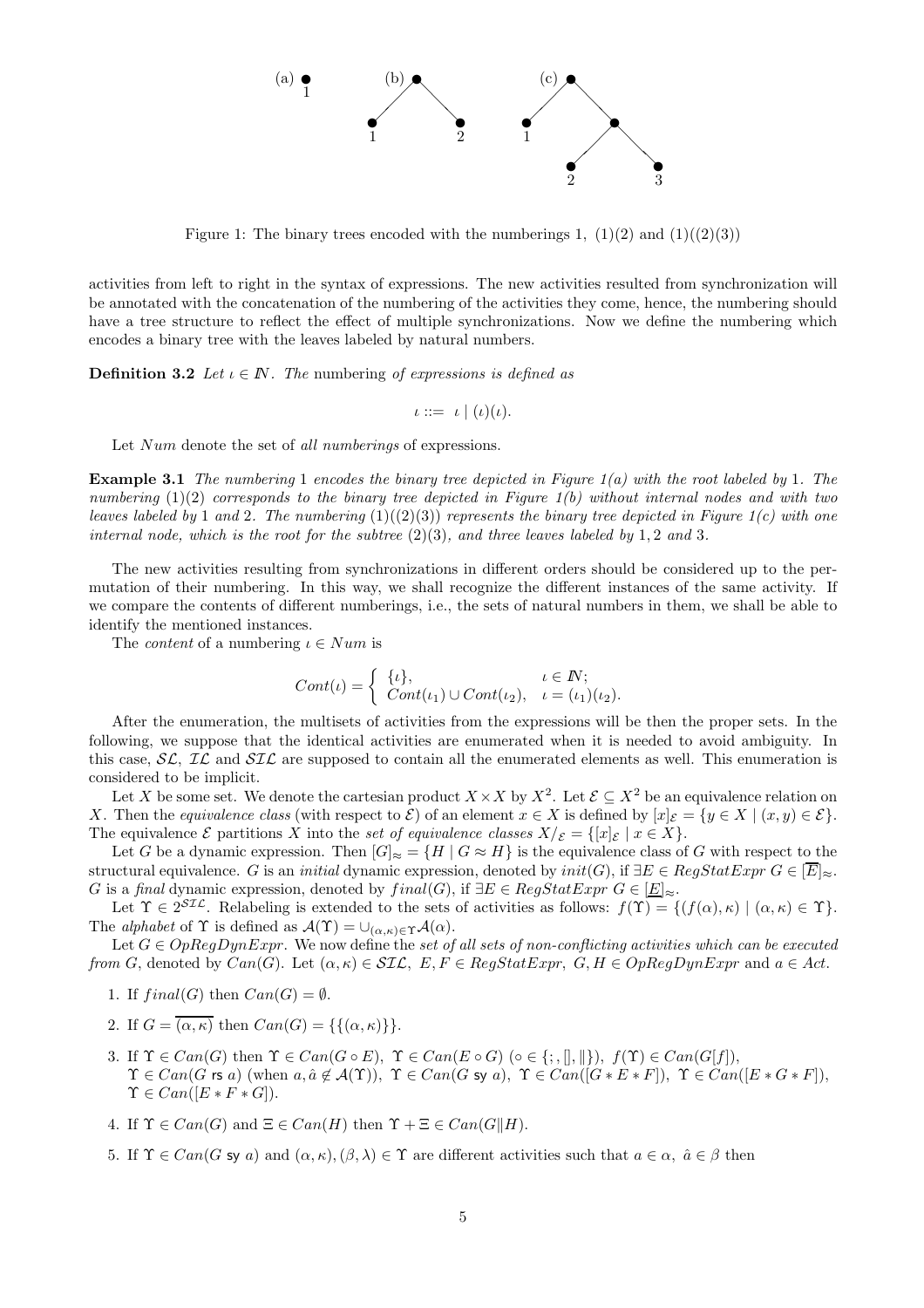- (a)  $(\Upsilon + \{(\alpha \oplus_{a} \beta, \kappa \cdot \lambda)\}) \setminus \{(\alpha, \kappa),(\beta, \lambda)\}\in Can(G \text{ sy } a), \text{ if } \kappa, \lambda \in (0,1);$
- (b)  $(\Upsilon + {\alpha \oplus_{a} \beta, \kappa + \lambda}) \ \rangle \ ( \{\alpha, \kappa), (\beta, \lambda)\} \in Can(G \text{ sy } a), \text{ if } \kappa, \lambda \in \mathbb{N} \setminus \{0\}.$

When we synchronize the same set of activities in different orders, we obtain several resulting activities with the same multiaction and probability or weight parts, but with different numberings having the same content. Then we only consider a single one of the resulting activities to avoid introducing redundant ones.

For example, the synchronization of stochastic multiactions  $(\alpha, \rho)_1$  and  $(\beta, \chi)_2$  in different orders generates the activities  $(\alpha \oplus_{a} \beta, \rho \cdot \chi)_{(1)(2)}$  and  $(\beta \oplus_{a} \alpha, \chi \cdot \rho)_{(2)(1)}$ . Similarly, the synchronization of immediate multiactions  $(\alpha, l)_1$  and  $(\beta, m)_2$  in different orders generates the activities  $(\alpha \oplus_{\alpha} \beta, l +$  $m|_{(1)(2)}$  and  $(\beta \oplus_a \alpha, m + l)_{(2)(1)}$ . Since  $Cont((1)(2)) = \{1,2\} = Cont((2)(1))$ , in both cases, only the first activity (or, symmetrically, the second one) resulting from synchronization will appear in a set from  $Can(G \text{ sy } a)$ .

Note that if  $\Upsilon \in Can(G)$  then by definition of  $Can(G) \forall \Xi \subset \Upsilon$ ,  $\Xi \neq \emptyset$  we have  $\Xi \in Can(G)$ .

The expression  $G \in OpRegDynExpr$  is tangible, denoted by  $tang(G)$ , if  $Can(G)$  contains only sets of stochastic multiactions (possibly including the empty set), i.e.,  $\forall \Upsilon \in Can(G) \Upsilon \in 2^{S\mathcal{L}}$ . Otherwise, G is vanishing, denoted by vanish(G), meaning that there are immediate multiactions in the sets from  $Can(G)$ , hence, according to the note above, there are non-empty sets of immediate multiactions in  $Can(G)$  as well, i.e.,  $\exists \Upsilon \in Can(G) \Upsilon \in 2^{\mathcal{IL}} \setminus \{\emptyset\}.$  Obviously, immediate multiactions are only executable from vanishing operative dynamic expressions. Stochastic multiactions are only executable from tangible ones, since no stochastic multiactions can be executed from a vanishing operative dynamic expression  $G$ , even if  $Can(G)$  contains sets of stochastic multiactions. The reason is that immediate multiactions have a priority over stochastic ones, and should be executed first.

Now, in Table 3, we define the action rules which describe expression transformations due to the execution of non-empty sets of activities. In this table,  $(\alpha, \rho), (\beta, \chi) \in \mathcal{SL}$ ,  $(\alpha, l), (\beta, m) \in \mathcal{IL}$  and  $(\alpha, \kappa) \in \mathcal{SL}$ . Further,  $E, F \in RegStatexpr$ ,  $G, H \in OpRegDynExpr$ ,  $\widetilde{G}, \widetilde{H} \in RegDynExpr$  and  $a \in Act$ . Moreover,  $\Gamma, \Delta \in 2^{\mathcal{SL}} \setminus \{\emptyset\}, \ I, J \in 2^{\mathcal{IL}} \setminus \{\emptyset\} \text{ and } \Upsilon \in 2^{\mathcal{SLL}} \setminus \{\emptyset\}.$ 

| $\mathbf{B} \xrightarrow{\alpha,\kappa} \xrightarrow{\{\alpha,\kappa\}} (\alpha,\kappa)$                                                                                                                                                                                                                                                                                                                                                                               | <b>S</b> $\frac{G \rightarrow G}{G; E \rightarrow \widetilde{G}; E \ E; G \rightarrow E; \widetilde{G}}$                                                                                                                                                                                                                                                                                  |
|------------------------------------------------------------------------------------------------------------------------------------------------------------------------------------------------------------------------------------------------------------------------------------------------------------------------------------------------------------------------------------------------------------------------------------------------------------------------|-------------------------------------------------------------------------------------------------------------------------------------------------------------------------------------------------------------------------------------------------------------------------------------------------------------------------------------------------------------------------------------------|
| $\mathbf{C} \xrightarrow{G \xrightarrow{\Gamma} \widetilde{G}, \ \neg init(G) \vee (init(G) \wedge tang(\overline{E}))} \hspace{-0.1cm} G[\underbrace{\mathbb{I}^{\Gamma} \xrightarrow{\Gamma} \widetilde{G}} \left] \mathbb{E} \ \mathbb{E}[\mathbb{I}^{G \xrightarrow{\Gamma} E}]\right] \widetilde{G}$                                                                                                                                                              | Ci $\frac{G\stackrel{I}{\rightarrow}\widetilde{G}}{G[\lfloor E\stackrel{I}{\rightarrow}\widetilde{G}][E\ \ E[\lfloor G\stackrel{I}{\rightarrow}E][\widetilde{G}]}$                                                                                                                                                                                                                        |
| <b>P1</b> $\frac{G - \widetilde{G}}{G \  H - \widetilde{G} \  H \  H \  G - H \  \widetilde{G}}$                                                                                                                                                                                                                                                                                                                                                                       | <b>P1i</b> $\frac{G \rightarrow \widetilde{G}}{G \  H \rightarrow \widetilde{G} \  H \  H \  G \rightarrow H \  \widetilde{G}}$                                                                                                                                                                                                                                                           |
| <b>P2</b> $G \rightarrow \widetilde{G}$ , $H \rightarrow \widetilde{H}$ , $tang(G) \wedge tang(H)$<br>$G  H^{\Gamma+\Delta}\widetilde G  \widetilde H$                                                                                                                                                                                                                                                                                                                 | <b>P2i</b> $\frac{G \rightarrow \widetilde{G}, H \rightarrow \widetilde{H}}{G \parallel H \rightarrow \widetilde{G} \parallel \widetilde{H}}$                                                                                                                                                                                                                                             |
| $\frac{G}{\left( f\right) ^{f\left( \Upsilon\right) }}\frac{G}{G[f]}$                                                                                                                                                                                                                                                                                                                                                                                                  | $\operatorname{Rs} \frac{G \stackrel{\Upsilon}{\to} \widetilde{G},\; a, \hat{a} \not\in \mathcal{A}(\Upsilon)}{G \;\operatorname{rs}\; a \stackrel{\Upsilon}{\to} \widetilde{G} \;\operatorname{rs}\; a}$                                                                                                                                                                                 |
| $\mathbf{I1} \frac{G \stackrel{\Upsilon}{\rightarrow} \widetilde{G}}{\gamma \sim}$<br>$[G*E*F] \stackrel{\Upsilon}{\rightarrow} [\widetilde{G}*E*F]$                                                                                                                                                                                                                                                                                                                   |                                                                                                                                                                                                                                                                                                                                                                                           |
| I2i $\frac{G-\widetilde{G}}{[E*G*F]\rightarrow [E*\widetilde{G}*F]}$                                                                                                                                                                                                                                                                                                                                                                                                   | $\begin{array}{rl} \bf 12\ \ \frac{G\overset{\Gamma}{\rightarrow}\widetilde{G},\ \neg init(G)\vee (init(G)\wedge tang(\overline{F}))}{[E*G*F]\overset{\Gamma}{\rightarrow}[E*\widetilde{G}*F]}\\ \bf 13\ \ \frac{G\overset{\Gamma}{\rightarrow}\widetilde{G},\ \neg init(G)\vee (init(G)\wedge tang(\overline{F}))}{[E*F*G]\overset{\Gamma}{\rightarrow}[E*F*\widetilde{G}]} \end{array}$ |
| <b>I3i</b> $\frac{G-\widetilde{G}}{G}$<br>$[E\!*\!F\!*\!G]\!\!\overset{I}{\rightarrow}\!\![E\!*\!F\!*\!\overset{\sim}{G}\!]$                                                                                                                                                                                                                                                                                                                                           | $Syl \frac{G - \widetilde{G}}{G \text{ sy } a \to \widetilde{G} \text{ sy } a}$                                                                                                                                                                                                                                                                                                           |
| $\textstyle \mathrm{Sy2} \overset{\cdot G \ \mathrm{sy} \ a^{\overset{\cdot}{\Gamma}+\overset{\cdot}{\mathfrak{t}}(\alpha,\rho)\cancel{+}\overset{\cdot}{\mathfrak{t}}(\beta,\chi) \wr \overset{\cdot}{G} \ \mathrm{sy} \ a, \ a \in \alpha, \ a \in \beta, \ tang(G \ \mathrm{sy} \ a)}{G \ \mathrm{sy} \ a^{\overset{\cdot}{\Gamma}+\overset{\cdot}{\mathfrak{t}}(\alpha \oplus \alpha \beta,\rho \cdot \chi) \wr \overset{\cdot}{\widetilde{G}} \ \mathrm{sy} \ a}$ | $\textbf{Sy2i} \xrightarrow[G \text{ sy } a^{I + \{(\alpha, l)\} + \{(\beta, m)\}} \widetilde{G} \text{ sy } a, a \in \alpha, \hat{a} \in \beta$$                                                                                                                                                                                                                                         |

Note that in the rule  $S_{\mathbf{V}}^2$  we multiply the probabilities of the synchronized stochastic multiactions, since this corresponds to the probability of the events intersection. In the rule  $Sv2i$  we sum the weights of the synchronized immediate multiactions to express that their synchronized execution has more importance than that of every single one. The reason for the summation of the weights is that the execution of immediate multiactions takes no time, hence, we prefer to execute in a step as much synchronized immediate multiactions as possible to get more significant progress in computation.

Observe also that we do not have self-synchronization, i.e., the synchronization of an activity with itself, since all the (enumerated) activities executed together are different.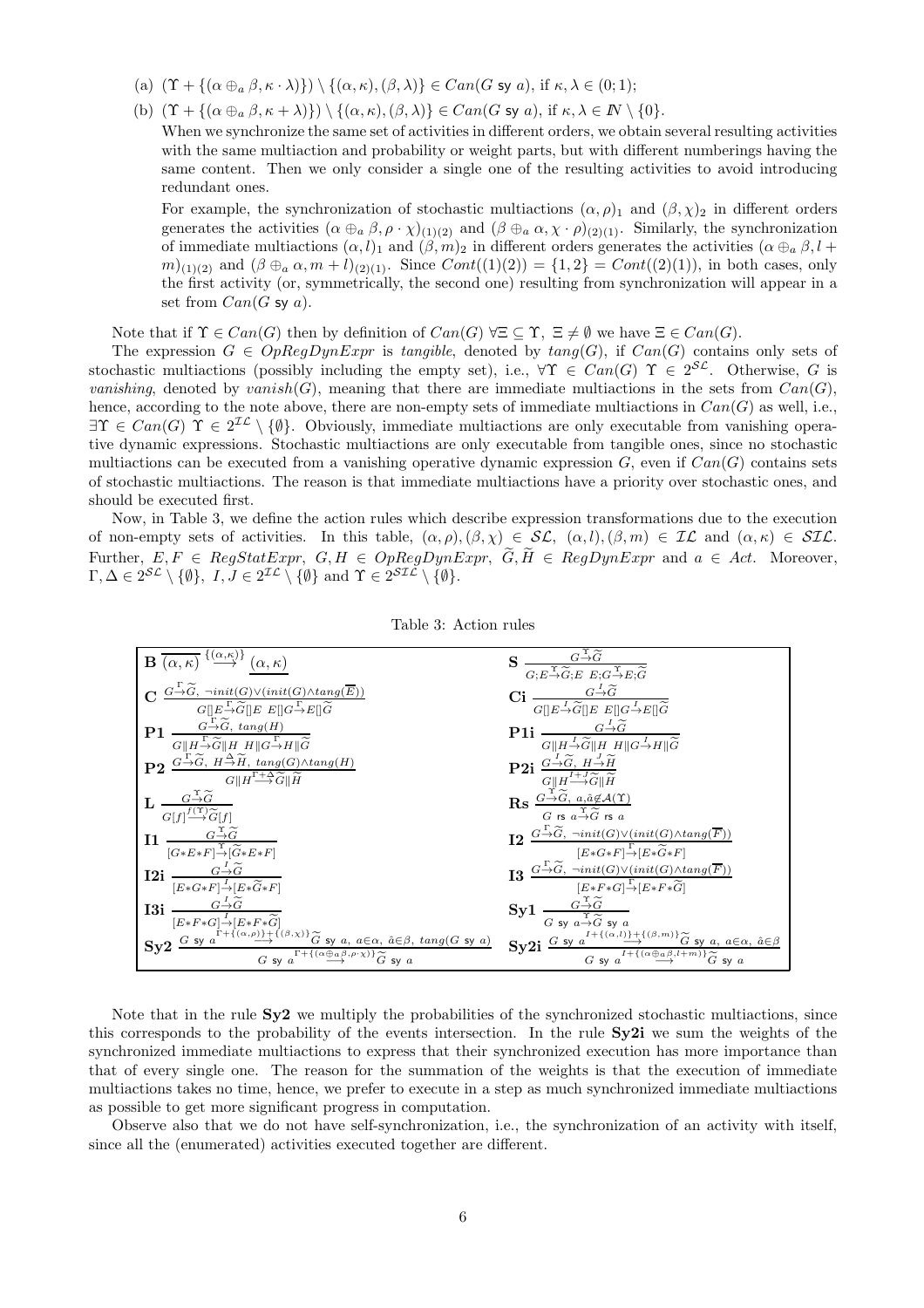#### 3.3 Transition systems

Now we intend to construct labeled probabilistic transition systems associated with dynamic expressions. The transition systems are used to define the operational semantics of dynamic expressions.

**Definition 3.3** The derivation set of a dynamic expression  $G$ , denoted by  $DR(G)$ , is the minimal set such that

- $[G]_{\approx} \in DR(G)$ :
- if  $[H]_{\approx} \in DR(G)$  and  $\exists \Upsilon \ H \stackrel{\Upsilon}{\to} \widetilde{H}$  then  $[\widetilde{H}]_{\approx} \in DR(G)$ .

Let G be a dynamic expression and  $s, \tilde{s} \in DR(G)$ .

The set of all the sets of activities executable in s is defined as  $Exec(s) = \{ \Upsilon \mid \exists H \in s \exists \widetilde{H} \ H \stackrel{\Upsilon}{\rightarrow} \widetilde{H} \}.$ The state s is tangible, if  $Exec(s) \subseteq 2^{S\mathcal{L}}$ . For tangible states we may have  $Exec(s) = \emptyset$ . Otherwise, the state s is vanishing, and in this case  $Exec(s) \subseteq 2^{\mathcal{IL}} \setminus \{\emptyset\}$ . The set of all tangible states from  $DR(G)$  is denoted by  $DR_T(G)$ , and the set of all vanishing states from  $DR(G)$  is denoted by  $DR_V(G)$ . Obviously,  $DR(G) = DR_T(G) \cup DR_V(G).$ 

Let  $\Upsilon \in \mathit{Exec}(s) \setminus \{\emptyset\}$ . The probability of the set of stochastic multiactions or the weight of the set of immediate multiactions  $\Upsilon$  which is ready for execution in s is

$$
PF(\Upsilon, s) = \begin{cases} \prod_{(\alpha, \rho) \in \Upsilon} \rho \cdot \prod_{\{ \{ (\beta, \chi) \} \in E \text{vec}(s) \mid (\beta, \chi) \notin \Upsilon \}} (1 - \chi), & s \in DR_T(G); \\ \sum_{(\alpha, l) \in \Upsilon} l, & s \in DR_V(G). \end{cases}
$$

In the case  $\Upsilon = \emptyset$  we define

$$
PF(\emptyset, s) = \begin{cases} \prod_{\{(\beta, \chi)\}\in \text{Exec}(s)} (1 - \chi), & s \in DR_T(G) \land \text{Exec}(s) \neq \emptyset; \\ 1, & s \in DR_T(G) \land \text{Exec}(s) = \emptyset; \\ 0, & s \in DR_V(G). \end{cases}
$$

Thus, if  $s \in DR_T(G)$  and  $Exec(s) \neq \emptyset$ , then  $PF(\Upsilon, s)$  could be interpreted as a *joint* probability of independent events. Each such an event is interpreted as readiness or not readiness for execution of a particular stochastic multiaction from Υ. The multiplication in the definition is used because it reflects the probability of the event intersection. When only the empty set of activities can be executed in s, i.e.,  $Exec(s) = \emptyset$ , we take  $PF(\emptyset, s) = 1$ , since we stay in s in this case. Note that for  $s \in DR_T(G)$  we have  $PF(\emptyset, s) \in (0, 1]$ , hence, we can stay in s at the next time moment with a certain positive probability.

If  $s \in DR_V(G)$  then  $PF(\Upsilon, s)$  could be interpreted as the *overall* weight of the immediate multiactions from Υ, i.e., the sum of all their weights. The summation here is used to express that concurrent execution of the immediate multiactions has more importance than that of every single one. Since the execution of immediate multiactions takes no time, we prefer to execute in a step as much parallel immediate multiactions as possible to get more significant progress in computation. Note that this reasoning is the same as that used to define the probability of synchronized immediate multiactions in the rule  $Sy2i$ . When immediate multiactions can be executed from s, we take  $PF(\emptyset, s) = 0$  to indicate that in this case we cannot stay in s at the next time moment, since we must execute some immediate multiaction.

Note that the definition of  $PF(\Upsilon, s)$  (as well as the definitions of other probability functions which we shall present) is based on the enumeration of activities which is considered implicit.

Let  $\Upsilon \in \text{Exec}(s)$ . The probability to execute the set of activities  $\Upsilon$  in s is

$$
PT(\Upsilon, s) = \frac{PF(\Upsilon, s)}{\sum_{\Xi \in \text{Exec}(s)} PF(\Xi, s)}.
$$

Thus,  $PT(\Upsilon, s)$  is the probability of the set of stochastic multiactions or the weight of the set of immediate multiactions  $\Upsilon$  which is ready for execution in s normalized by the corresponding probability or weight of any set executable in s. The denominator of the fraction above is a sum since it reflects the probability of the events union.

If s is tangible, then  $PT(\emptyset, s) \in (0, 1]$ , hence, there is a non-zero probability to stay in the state in the next time moment, and the residence time in s is at least 1 discrete time unit. If the state s is vanishing, then  $PT(\emptyset, s) = 0$ , hence, there is zero probability to stay in the state in the next time moment, and the residence time in  $s$  is  $0$ .

Note that the sum of outgoing probabilities for the expressions belonging to the derivations of  $G$  is equal to 1. More formally,  $\forall s \in DR(G)$   $\sum_{\Upsilon \in Excel(s)} PT(\Upsilon, s) = 1$ . This, obviously, follows from the definition of  $PT(\Upsilon, s)$ , and guarantees that  $PT(\Upsilon, s)$  always defines a probability distribution.

The probability to move from  $s$  to  $\tilde{s}$  by executing any set of activities is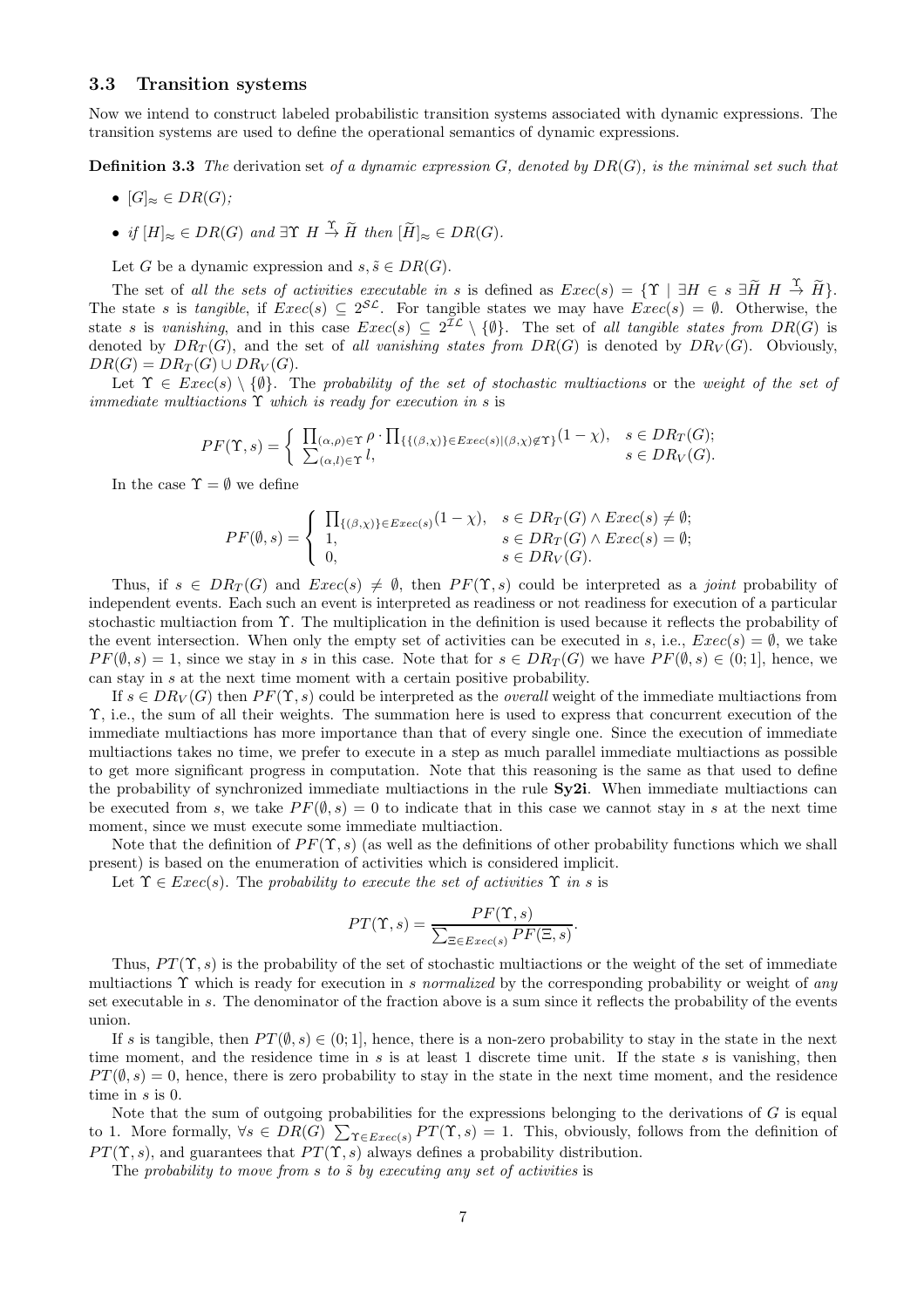$$
PM(s, \tilde{s}) = \sum_{\{\Upsilon \mid \exists H \in s \ \exists \widetilde{H} \in \tilde{s} \ H \stackrel{\Upsilon}{\rightarrow} \widetilde{H}\}} PT(\Upsilon, s).
$$

Since  $PM(s, \tilde{s})$  is the probability for any set of activities (including the empty one) to change s to  $\tilde{s}$ , we use summation in the definition. Note that  $\forall s \in DR(G) \sum$  $\{\tilde{s}|\exists H\in s\; \exists \widetilde{H}\in \tilde{s}\; \exists \Upsilon\; H\rightarrow \widetilde{H}\}\;PM(s,\tilde{s})=0\ =\sum_{\mathcal{D}T\in\mathcal{D}}PM(s,\tilde{s})\equiv 1$ 

$$
\sum_{\{\tilde{s}|\exists H\in s\;|\exists \tilde{H}\in \tilde{s}\;|\exists \Upsilon\;H\stackrel{\Upsilon}{\to}\tilde{H}\}}\sum_{\{\Upsilon|\exists H\in s\;|\exists \tilde{H}\in \tilde{s}\;H\stackrel{\Upsilon}{\to}\tilde{H}\}}PT(\Upsilon,s)=\sum_{\Upsilon\in\text{Exec}(s)}PT(\Upsilon,s)=1.
$$

**Definition 3.4** Let G be a dynamic expression. The (labeled probabilistic) transition system of G is a quadruple  $TS(G) = (S_G, L_G, \mathcal{T}_G, s_G)$ , where

- the set of states is  $S_G = DR(G)$ ;
- the set of labels is  $L_G \subseteq 2^{\mathcal{SIL}} \times (0,1]$ ;
- the set of transitions is  $\mathcal{T}_G = \{ (s, (\Upsilon, PT(\Upsilon, s)), \tilde{s}) \mid s \in DR(G), \exists H \in s \exists \tilde{H} \in \tilde{s} \ H \stackrel{\Upsilon}{\to} \tilde{H}, PT(\Upsilon, s) > 0 \};$
- the initial state is  $s_G = [G]_{\approx}$ .

The definition of  $TS(G)$  is correct, i.e., for every state the sum of the probabilities of all the transitions starting from it is 1. This is guaranteed by the note after the definition of  $PT(\Upsilon, s)$ . Thus, we have defined the *generative* model of probabilistic processes, according to the classification from [8]. The reason is that the sum of the probabilities of the transitions with all possible labels should be equal to 1, not only of those with the same labels (up to enumeration of activities they include) as in the reactive models, and we do not have the nested choice as in the *stratified* models.

The transition system  $TS(G)$  associated with a dynamic expression G describes all the steps that happen at moments of discrete time with some (one-step) probability and consist of sets of activities. Every step consisting of stochastic multiactions or the empty step (i.e., that consisting of the empty set of activities) happens instantaneously after one discrete time unit delay. Each step consisting of immediate multiactions happens instantaneously without any delay. The step can change the current state to another one. The states are the structural equivalence classes of dynamic expressions obtained by application of action rules starting from the expressions belonging to  $[G]_{\approx}$ . A transition  $(s,(\Upsilon,\mathcal{P}),\tilde{s}) \in \mathcal{T}_G$  will be written as  $s \stackrel{\Upsilon}{\rightarrow} \mathcal{P} \tilde{s}$ . It is interpreted as follows: the probability to change the state s to  $\tilde{s}$  in the result of executing  $\Upsilon$  is  $\mathcal{P}$ .

Note that for tangible states  $\Upsilon$  can be the empty set, and its execution does not change the current state (i.e., the equivalence class), since we have a loop transition  $s \stackrel{\emptyset}{\to} p s$  from a tangible state s to itself. This corresponds to the application of inaction rules to the expressions from the equivalence class. We have to keep track of such executions, called *empty loops*, because they have non-zero probabilities. This follows from the definition of  $PF(\emptyset, s)$  and the fact that multiaction probabilities cannot be equal to 1 as they belong to the interval  $(0, 1)$ . But the step probabilities belong to the interval  $(0, 1]$ , being 1 in the case when we cannot leave a tangible state s and there exists the only transition from it, the empty loop one  $s \stackrel{\emptyset}{\to}_1 s$ , or if there is just a single transition from a vanishing state to any other ones.

We write  $s \stackrel{\Upsilon}{\rightarrow} \tilde{s}$  if  $\exists \mathcal{P} \; s \stackrel{\Upsilon}{\rightarrow} \tilde{s}$  and  $s \rightarrow \tilde{s}$  if  $\exists \Upsilon \; s \stackrel{\Upsilon}{\rightarrow} \tilde{s}$ . In addition, we write  $s \rightarrow_{\mathcal{P}} \tilde{s}$  if  $s \rightarrow \tilde{s}$  and  $\mathcal{P} = PM(s, \tilde{s}).$ 

Isomorphism is a coincidence of systems up to renaming of their components or states. Let  $\simeq$  denote isomorphism between transition systems that relates their initial states.

Transition systems of static expressions can be defined as well. For  $E \in RegStatExpr$ , let  $TS(E) = TS(\overline{E})$ .

**Definition 3.5** Two dynamic expressions  $G$  and  $G'$  are equivalent with respect to transition systems, denoted by  $G =_{ts} G'$ , if  $TS(G) \simeq TS(G')$ .

**Example 3.2** Consider the expression  $\text{Stop} = (\{g\}, \frac{1}{2})$  is g specifying the special process that is only able to perform empty loops with probability 1 and never terminates. We could actually use any arbitrary action from A and any conditional probability belonging to the interval  $(0; 1)$  in the definition of Stop. Note that Stop is analogous to the one used in the examples of  $(14)$ . The latter is a continuous time stochastic analogue of the stop process proposed in  $\mathcal{U}$ . Stop is a discrete time stochastic analogue of the stop. Let

$$
E = [(\{a\}, \rho) * ((\{b\}, \chi); (((\{c\}, l); (\{d\}, \theta))]]((\{e\}, m); (\{f\}, \phi)))) * Stop].
$$

 $DR(\overline{E})$  consists of the equivalence classes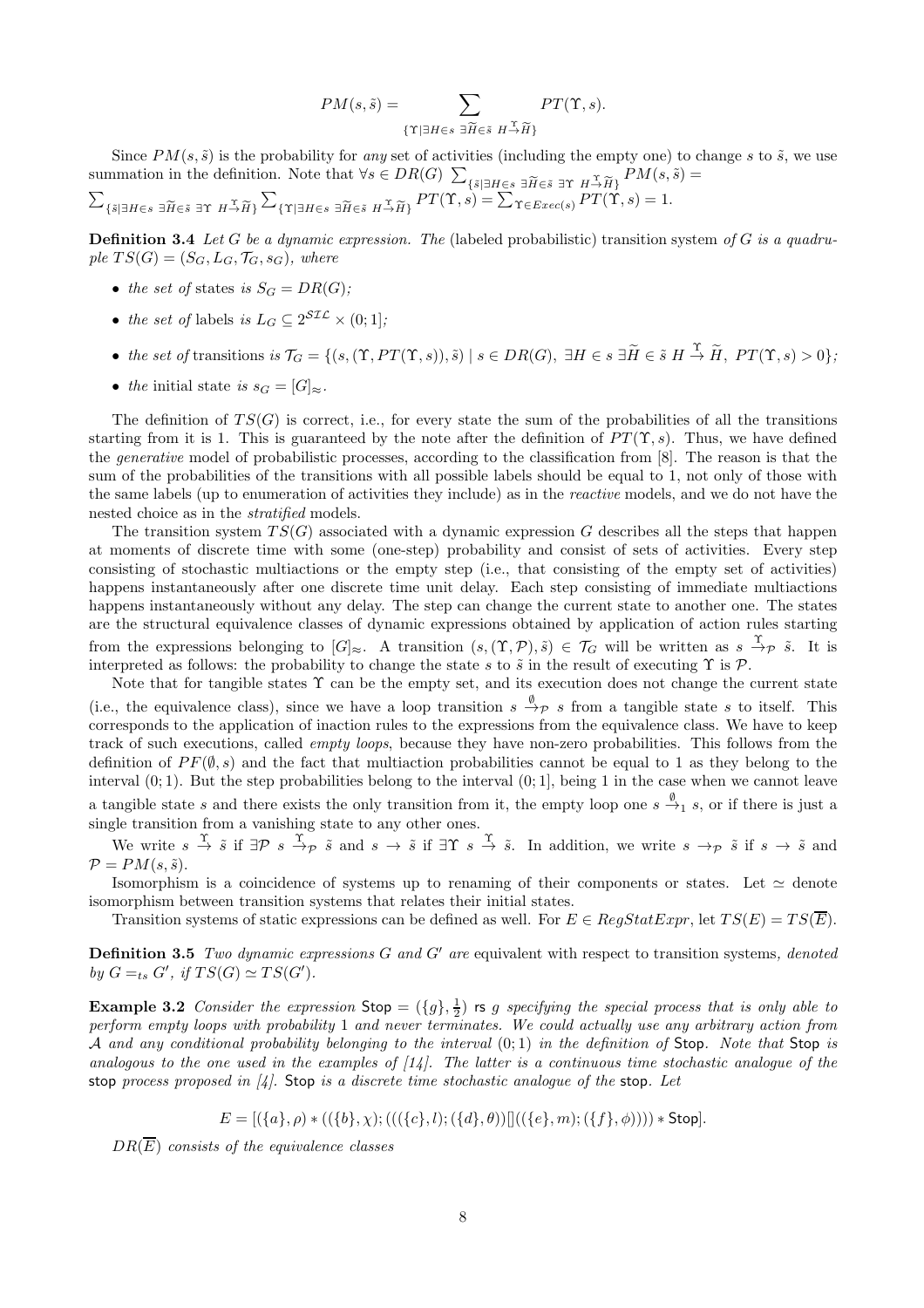

Figure 2: The transition system of  $\overline{E}$  for  $E = [(\{a\}, \rho) * ((\{b\}, \chi) ; (((\{c\}, l) ; (\{d\}, \theta))]((\{e\}, m) ; (\{f\}, \phi)))) * Stop$ 

| $s_1 =   (\{a\}, \rho) * ((\{b\}, \chi) ; (((\{c\}, l) ; (\{d\}, \theta))    ((\{e\}, m) ; (\{f\}, \phi)))) * Stop  _{\approx},$ |
|----------------------------------------------------------------------------------------------------------------------------------|
| $s_2 = [[(\{a\}, \rho) * ((\{b\}, \chi); (((\{c\}, l); (\{d\}, \theta))]]((\{e\}, m); (\{f\}, \phi)))) * Stop]]_{\approx},$      |
| $s_3 = [[(\{a\}, \rho) * ((\{b\}, \chi); (((\{c\}, l); (\{d\}, \theta))]((\{e\}, m); (\{f\}, \phi)))) * Stop]]_{\approx},$       |
| $s_4 = [[(\{a\}, \rho) * ((\{b\}, \chi); (((\{c\}, l); (\{d\}, \theta))]]((\{e\}, m); (\{f\}, \phi)))) * Stop]]_{\approx},$      |
| $s_5 = [[(\{a\}, \rho) * ((\{b\}, \chi); (((\{c\}, l); (\{d\}, \theta))]]((\{e\}, m); (\{f\}, \phi)))) * Stop]]_{\approx}.$      |

We have  $DR_T(\overline{E}) = \{s_1, s_2, s_4, s_5\}$  and  $DR_V(\overline{E}) = \{s_3\}.$ 

In Figure 2 the transition system  $TS(\overline{E})$  is presented. The tangible states are depicted in ovals and the vanishing ones are depicted in boxes. For simplicity of the graphical representation, the singleton sets of activities are written without braces.

### 4 Denotational semantics

In this section, we construct the denotational semantics in terms of a subclass of labeled discrete time stochastic and immediate Petri nets (LDTSIPNs), called discrete time stochastic and immediate Petri boxes (dtsi-boxes).

#### 4.1 Labeled DTSIPNs

Let us introduce a class of labeled discrete time stochastic and immediate Petri nets. First, we present a formal definition of LDTSIPNs.

**Definition 4.1** A labeled discrete time stochastic and immediate Petri net (LDTSIPN) is a tuple  $N = (P_N, T_N, W_N, \Omega_N, L_N, M_N)$ , where

- $P_N$  and  $T_N = Ts_N \cup Ti_N$  are finite sets of places and stochastic and immediate transitions, respectively, such that  $P_N \cup T_N \neq \emptyset$ ,  $P_N \cap T_N = \emptyset$  and  $T s_N \cap T i_N = \emptyset$ ;
- $W_N$  :  $(P_N \times T_N) \cup (T_N \times P_N) \to N$  is a function providing the weights of arcs between places and transitions;
- $\Omega_N : T_N \to (0,1) \cup (N \setminus \{0\})$  is the transition probability and weight function associating stochastic transitions with probabilities and immediate ones with weights;
- $L_N: T_N \to \mathcal{L}$  is the transition labeling function assigning multiactions to transitions;
- $M_N \in \mathbb{N}_f^{P_N}$  is the initial marking.

A graphical representation of LDTSIPNs is like that for standard labeled Petri nets, but with probabilities or weights written near the corresponding transitions. Square boxes of normal thickness depict stochastic transitions, and those with thick borders represent immediate transitions. In the case the probabilities or the weights are not given in the picture, they are considered to be of no importance in the corresponding examples, such as those used to describe stationary behaviour. The weights of arcs are depicted with them. The names of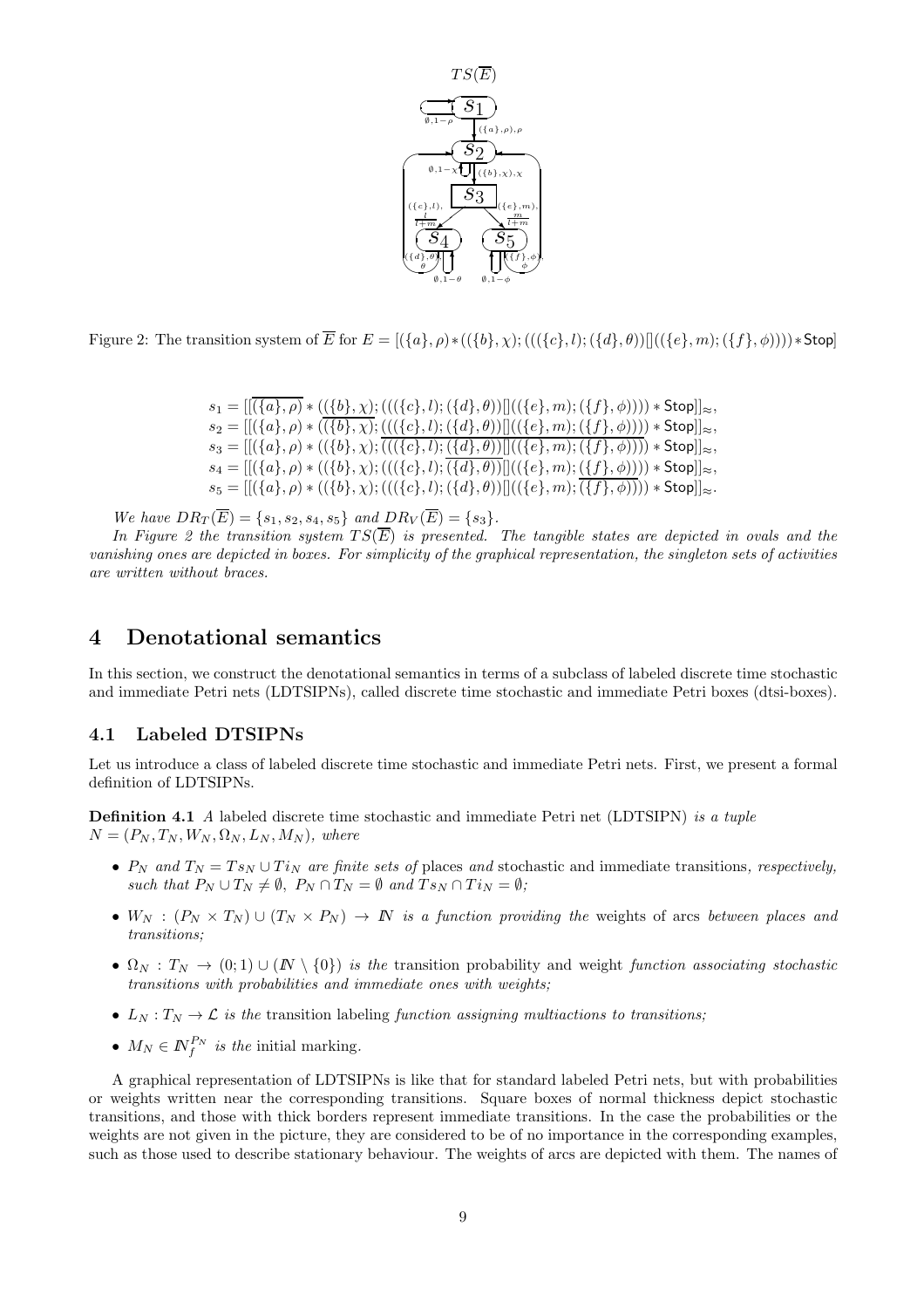places and transitions are depicted near them when needed. If the names are omitted but used, it is supposed that the places and transitions are numbered from left to right and from top to down.

Now we consider the semantics of LDTSIPNs.

Let N be an LDTSIPN and  $t \in T_N$ ,  $U \in \mathbb{N}_{f}^{T_N}$ . The precondition  $\cdot t$  and the postcondition  $t^{\bullet}$  of t are the multisets of places defined as  $(\bullet t)(p) = W_N(p,t)$  and  $(t^{\bullet})(p) = W_N(t,p)$ . The precondition  $\bullet U$  and the postcondition  $U^{\bullet}$  of U are the multisets of places defined as  $^{\bullet}U = \sum_{t \in U}^{\bullet} t$  and  $U^{\bullet} = \sum_{t \in U} t^{\bullet}$ .

Let N be an LDTSIPN and  $M, \widetilde{M} \in \mathbb{N}_{f}^{P_N}$ .

Immediate transitions have a priority over stochastic ones, thus, immediate transitions always fire first, if they can. A transition  $t \in T_N$  is enabled in M if  $\mathbf{t} \subseteq M$  and one of the following holds:

1. 
$$
t \in Ti_N
$$
 or

2.  $\forall u \in T_N \bullet u \subseteq M \Rightarrow u \in Ts_N$ .

In other words, a transition is enabled in a marking if it has enough tokens in its input places (i.e., in the places from its precondition) and it is either immediate or stochastic one, and in the latter case there exist no immediate transitions with enough tokens in their input places. Let  $Ena(M)$  be the set of all enabled transitions in M. By definition, it follows that  $Ena(M) \subseteq Ti_N$  or  $Ena(M) \subseteq Ts_N$ . A set of transitions  $U \subseteq Ena(M)$ is enabled in a marking M if  $\mathbf{v} \subseteq M$ . Firings of transitions are atomic operations, and transitions may fire concurrently in steps. We assume that all transitions participating in a step should differ, hence, only the sets (not multisets) of transitions may fire. Thus, we do not allow self-concurrency, i.e., firing of transitions concurrently to themselves.

The marking M is tangible, denoted by  $tang(M)$ , if  $Ena(M) \subseteq Ts_N$  or  $Ena(M) = \emptyset$ . Otherwise, the marking M is vanishing, denoted by vanish $(M)$ , and in this case  $Ena(M) \subseteq Ti<sub>N</sub>$  and  $Ena(M) \neq \emptyset$ . If  $tang(M)$  then a stochastic transition  $t \in Ena(M)$  fires with probability  $\Omega_N(t)$  when no other stochastic transitions conflicting with it are enabled.

Let  $U \subseteq Ena(M)$ ,  $U \neq \emptyset$  and  $\bullet U \subseteq M$ . The probability of the set of stochastic transitions or the weight of the set of immediate transitions  $U$  which is ready for firing in  $M$  is

$$
PF(U, M) = \begin{cases} \prod_{t \in U} \Omega_N(t) \cdot \prod_{u \in Ena(M) \setminus U} (1 - \Omega_N(u)), & \tan(g(M)); \\ \sum_{t \in U} \Omega_N(t), & \tanish(M). \end{cases}
$$

In the case  $U = \emptyset$  we define

$$
PF(\emptyset, M) = \begin{cases} \prod_{u \in Ena(M)} (1 - \Omega_N(u)), & \tan(g(M) \wedge Ena(M) \neq \emptyset; \\ 1, & \tan(g(M) \wedge Ena(M) = \emptyset; \\ 0, & \tanish(M). \end{cases}
$$

Thus, if  $tang(M)$  and  $Ena(M) \neq \emptyset$ , then  $PF(U, M)$  could be interpreted as a *joint* probability of independent events. Each such an event is interpreted as readiness or not readiness for firing of a particular transition from U. The multiplication in the definition is used because it reflects the probability of the events intersection. When no transitions are enabled in M, i.e.,  $Ena(M) = \emptyset$ , we take  $PF(\emptyset, M) = 1$ , since we stay in M in this case. Note that if  $tan q(M)$  then we have  $PF(\emptyset, M) \in (0, 1]$ , hence, we can stay in M at the next time moment with a certain positive probability.

If vanish(M) then  $PF(U, M)$  could be interpreted as the *overall* weight of the immediate transitions from U, i.e., the sum of all their weights. When immediate transitions can be fired in M, we define  $PF(\emptyset, M) = 0$  to indicate that in this case we cannot stay in  $M$  at the next time moment, since we must execute the immediate transitions.

Let  $U \subseteq Ena(M), U \neq \emptyset$  and  $\bullet U \subseteq M$ . The concurrent firing of the transitions from U changes the marking M to  $\widetilde{M} = M - {}^{\bullet}U + U^{\bullet}$ , denoted by  $M \stackrel{U}{\to} p \widetilde{M}$  when  $P > 0$ , where  $P = PT(U, M)$  is the probability that the set of transitions U fires in M defined as

$$
PT(U, M) = \frac{PF(U, M)}{\sum_{\{V | \bullet V \subseteq M\}} PF(V, M)}
$$

.

In the case  $U=\emptyset$  we have  $M=\widetilde{M}$  and

$$
PT(\emptyset, M) = \frac{PF(\emptyset, M)}{\sum_{\{V | \bullet V \subseteq M\}} PF(V, M)}.
$$

Thus,  $PT(U, M)$  is the probability of the set of stochastic transitions or the weight of the set of immediate transitions U which is ready for firing in M normalized by the corresponding probability for any set enabled in M. The denominator of the fraction above is a sum since it reflects the probability of the events union.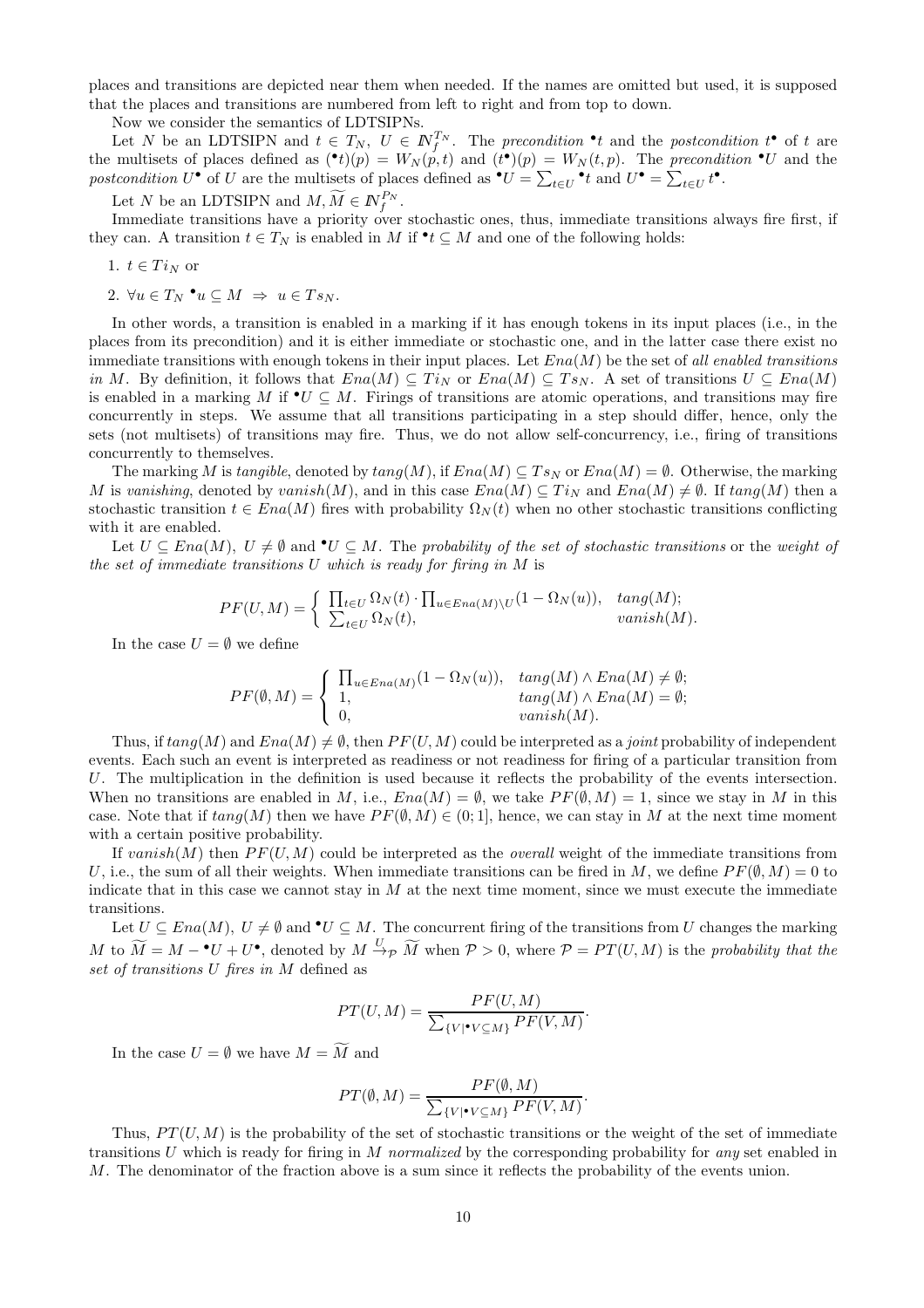If  $tang(M)$  then  $PT(\emptyset, M) \in (0, 1]$ , hence, there is a non-zero probability to stay in the marking in the next time moment, and the residence time in M is at least 1 discrete time unit. If vanish $(M)$  then  $PT(\emptyset, M) = 0$ , hence, there is zero probability to stay in the marking in the next time moment, and the residence time in M  $is<sub>0</sub>$ 

Note that for all markings of an LDTSIPN  $N$ , the sum of outgoing probabilities is equal to 1. More formally,  $\forall M \in \mathbb{N}^{P_N}_{f}$   $PT(\emptyset, M) + \sum_{\{U \mid \bullet U \subseteq M\}} PT(U, M) = 1$ . This obviously follows from the definition of  $PT(U, M)$ and guarantees that it defines a probability distribution.

The probability to move from M to  $\widetilde{M}$  by firing any set of transitions is

$$
PM(M, \widetilde{M}) = \sum_{\{U \mid M \to \widetilde{M}\}} PT(U, M).
$$

Since  $PM(M, \widetilde{M})$  is the probability for any (including the empty one) transition set to change marking M to  $\widetilde{M}$ , we use summation in the definition. Note that  $\forall M \in RS(N)$   $\sum$  $\{\widetilde{M}|M \to \widetilde{M}\}$   $PM(M, M) =$  $\sum$  ${M|M\rightarrow M}$  $\sum_{\{U|M\stackrel{U}{\to}\widetilde{M}\}}PT(U,M)=\sum_{\{U|\bullet U\subseteq M\}}PT(U,M)=1.$ 

We write  $M \stackrel{U}{\to} \widetilde{M}$  if  $\exists \mathcal{P} \stackrel{U}{\to} \mathcal{P} \stackrel{\widetilde{M}}{\to} \widetilde{M}$  and  $M \to \widetilde{M}$  if  $\exists U \stackrel{U}{\to} \widetilde{M}$ . In addition, we write  $M \to \mathcal{P} \stackrel{\widetilde{M}}{\to} \widetilde{M}$ , if  $M \to \widetilde{M}$ , where  $\mathcal{P} = PM(M, \widetilde{M})$ .

#### Definition 4.2 Let N be an LDTSIPN.

• The reachability set of N, denoted by  $RS(N)$ , is the minimal set of markings such that

$$
- M_N \in RS(N);
$$

- $-$  if  $M \in RS(N)$  and  $M \to \widetilde{M}$  then  $\widetilde{M} \in RS(N)$ .
- The reachability graph of N, denoted by  $RG(N)$ , is a directed labeled graph with the set of nodes  $RS(N)$ and the arcs labeled with  $(U, \mathcal{P})$  between nodes M and  $\widetilde{M}$  iff  $M \xrightarrow{U} \widetilde{p} \widetilde{M}$ .

The set of all tangible markings from  $RS(N)$  is denoted by  $RS_T(N)$ , and the set of all vanishing markings from  $RS(N)$  is denoted by  $RS_V(N)$ . Obviously,  $RS(N) = RS_T(N) \cup RS_V(N)$ .

#### 4.2 Algebra of dtsi-boxes

Now we introduce discrete time stochastic and immediate Petri boxes and the algebraic operations to define a net representation of dtsiPBC expressions.

**Definition 4.3** A discrete time stochastic and immediate Petri box (dtsi-box) is a tuple  $N = (P_N, T_N, W_N, \Lambda_N)$ , where

- $P_N$  and  $T_N$  are finite sets of places and transitions, respectively, such that  $P_N \cup T_N \neq \emptyset$  and  $P_N \cap T_N = \emptyset$ ;
- $W_N : (P_N \times T_N) \cup (T_N \times P_N) \to \mathbb{N}$  is a function providing the weights of arcs between places and transitions and vice versa;
- $\Lambda_N$  is the place and transition labeling function such that
	- $-\Lambda_N|_{P_N}: P_N \to \{e, i, x\}$  *(it specifies entry, internal and exit places, respectively);*
	- $\Lambda_N |_{T_N} : T_N \to \{ \varrho \mid \varrho \subseteq 2^{\text{STL}} \times \text{STL} \}$  (it associates transitions with the relabeling relations on activities).

Moreover,  $\forall t \in T_N \cdot t \neq \emptyset \neq t^{\bullet}$ . In addition, for the set of entry places of N, defined as  $\circ N = \{p \in P_N \mid$  $\Lambda_N(p) = e$ , and for the set of exit places of N, defined as  $N^{\circ} = \{p \in P_N \mid \Lambda_N(p) = x\}$ , the following condition holds:  ${}^{\circ}N \neq \emptyset \neq N^{\circ}, \bullet({}^{\circ}N) = \emptyset = (N^{\circ})^{\bullet}.$ 

A dtsi-box is plain if  $\forall t \in T_N \Lambda_N(t) \in \mathcal{SIL}$ , i.e.,  $\Lambda_N(t)$  is the constant relabeling that will be defined later. A marked plain dtsi-box is a pair  $(N, M_N)$ , where N is a plain dtsi-box and  $M_N \in \mathbb{N}_{f}^{P_N}$  is the *initial marking*. We shall use the following notation:  $\overline{N} = (N, \degree N)$  and  $\underline{N} = (N, N^{\degree})$ . Note that a marked plain dtsi-box  $(P_N, T_N, W_N, \Lambda_N, M_N)$  could be interpreted as the LDTSIPN  $(P_N, T_N, W_N, \Omega_N, L_N, M_N)$ , where functions  $\Omega_N$ and  $L_N$  are defined as follows:  $\forall t \in T_N \Omega_N(t) = \Omega(\Lambda_N(t))$  and  $L_N(t) = \mathcal{L}(\Lambda_N(t))$ . The behaviour of marked dtsi-boxes follows from the firing rule of LDTSIPNs. A plain dtsi-box N is n-bounded  $(n \in N)$  if  $\overline{N}$  is so, i.e.,  $\forall M \in RS(\overline{N}) \ \forall p \in P_N \ M(p) \leq n$ , and it is safe if it is 1-bounded. A plain dtsi-box N is clean if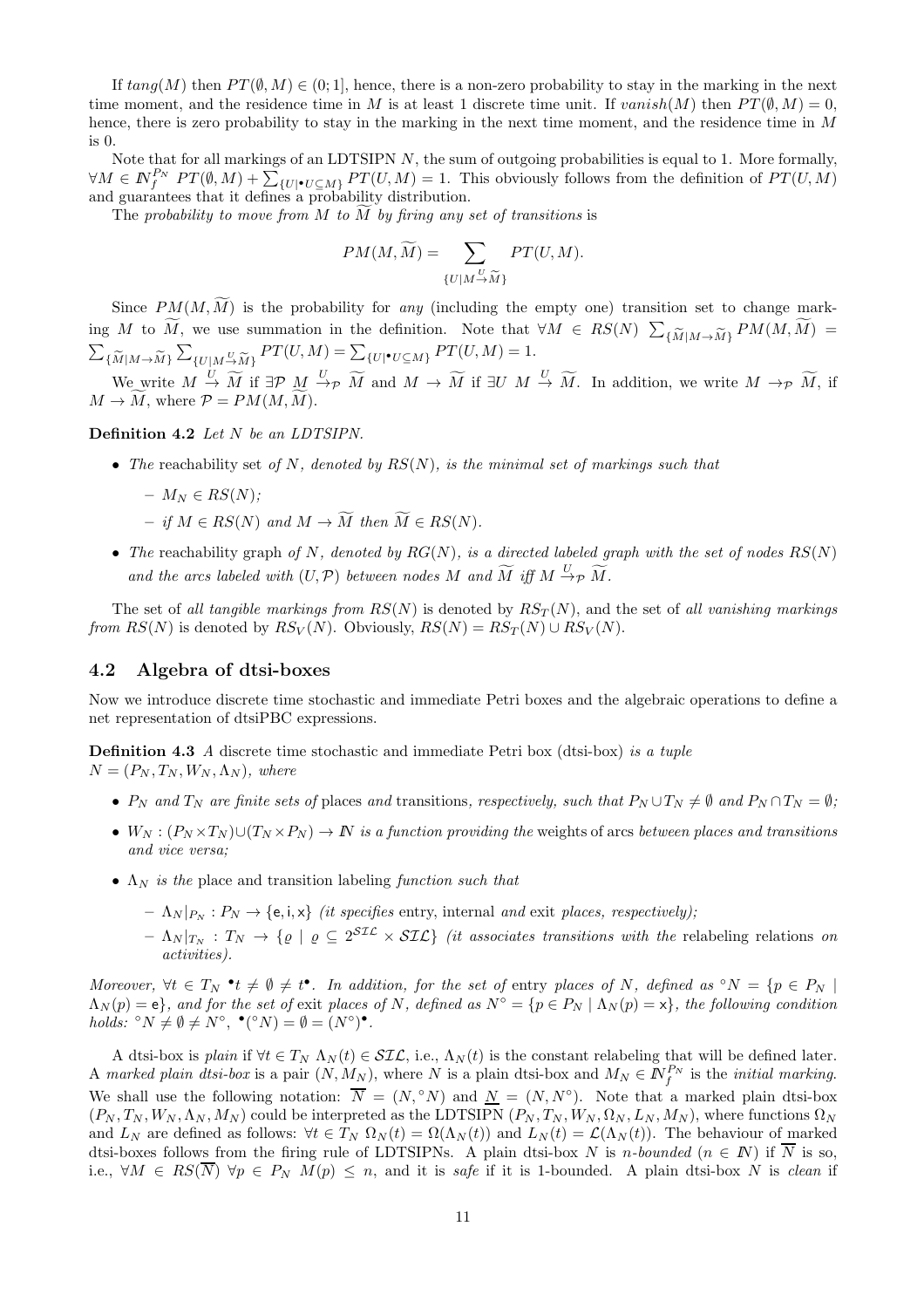

Figure 3: The plain and operator dtsi-boxes

 $\forall M \in RS(\overline{N})^\circ N \subseteq M \Rightarrow M = \circ N$  and  $N^\circ \subseteq M \Rightarrow M = N^\circ$ , i.e., if there are tokens in all its entry (exit) places then no other places have tokens.

To define the semantic function that associates a plain dtsi-box with every static expression of dtsiPBC, we introduce the *enumeration* function  $Env : T_N \to Num$ , which associates the numberings with transitions of a plain dtsi-box  $N$  in accordance with those of activities. In the case of synchronization, the function associates with the resulting new transition the concatenation of the parenthesized numberings of the transitions it comes from.

The structure of the plain dtsi-box corresponding to a static expression is constructed like in PBC, see [4], i.e., we use simultaneous refinement and relabeling meta-operator (net refinement) in addition to the *operator dtsi*boxes corresponding to the algebraic operations of dtsiPBC and featuring transformational transition relabelings. Thus, as we shall see in Theorem 4.1, the resulting plain dtsi-boxes are safe and clean. In the definition of the denotational semantics, we shall apply standard constructions used for PBC. Let  $\Theta$  denotes *operator box* and u denotes transition name from PBC setting.

The relabeling relations  $\rho \subseteq 2^{\mathcal{SIL}} \times \mathcal{SIL}$  are defined as follows:

- $\varrho_{id} = \{(\{(\alpha, \kappa)\}, (\alpha, \kappa)) \mid (\alpha, \kappa) \in \mathcal{SIL}\}\$ is the *identity relabeling* keeping the interface as it is;
- $\varrho_{(\alpha,\kappa)} = \{(\emptyset, (\alpha,\kappa))\}$  is the constant relabeling that can be identified with  $(\alpha,\kappa) \in \mathcal{SIL}$  itself;
- $\varrho_{[f]} = \{ (\{(\alpha, \kappa)\}, (f(\alpha), \kappa)) \mid (\alpha, \kappa) \in \mathcal{SL} \};$
- $\varrho_{rs\ a} = \{ (\{ (\alpha, \kappa) \}, (\alpha, \kappa)) \mid (\alpha, \kappa) \in \mathcal{SIL}, \ a, \hat{a} \notin \alpha \};$
- $\varrho_{\text{sy }a}$  is the least relabeling relation containing in  $\varrho_{id}$  such that if  $(\Upsilon,(\alpha,\kappa)),(\Xi,(\beta,\lambda))\in\varrho_{\text{sy }a}$  and  $a \in \alpha$ ,  $\hat{a} \in \beta$  then

$$
- (\Upsilon + \Xi, (\alpha \oplus_{a} \beta, \kappa \cdot \lambda)) \in \varrho_{\text{sy } a}, \text{ if } \kappa, \lambda \in (0; 1);
$$
  
- (\Upsilon + \Xi, (\alpha \oplus\_{a} \beta, \kappa + \lambda)) \in \varrho\_{\text{sy } a}, \text{ if } \kappa, \lambda \in \mathbb{N} \setminus \{0\}.

The plain and operator dtsi-boxes are presented in Figure 3. Note that the label i of internal places is usually omitted.

In the case of the synchronization, a decision that we must take is the selection of the operator box that we shall use for the iteration, since we have two proposals in plain PBC for that purpose (see [4]). One of them provides us with a safe version (with six transitions in the operator box), but there is also a simpler version, which has only three transitions in the operator box. In general, in PBC, with the latter version we may generate 2-bounded nets, which only occurs when a parallel behavior appears at the highest level of the body of the iteration. Nevertheless, in our case, and due to the syntactical restriction introduced for regular terms, this particular case cannot occur, so that the net obtained will be always safe.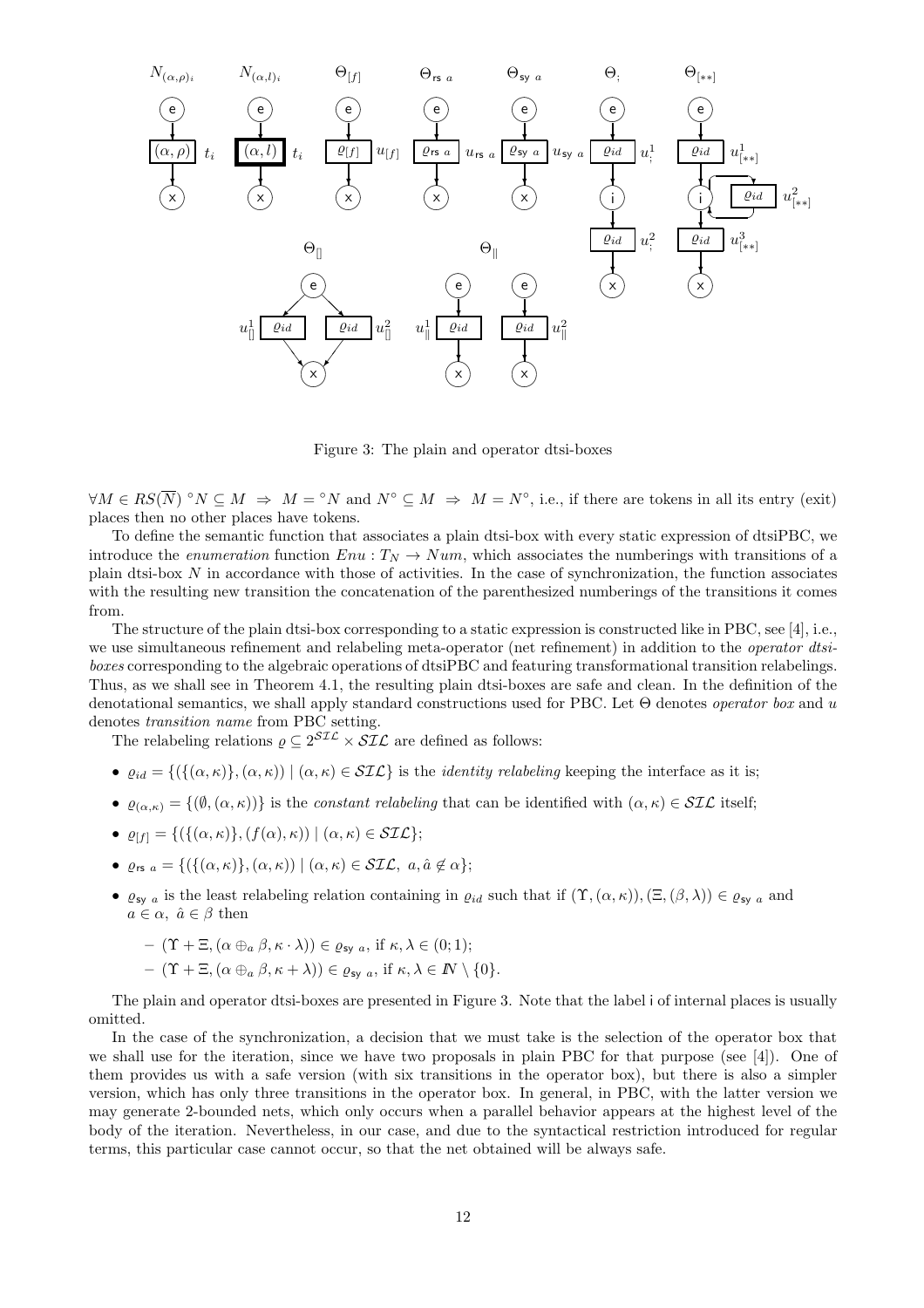Now we define the enumeration function Enu for every operator of dtsiPBC. Let  $Box_{dtsi}(E)$  =  $(P_E, T_E, W_E, \Lambda_E)$  be the plain dtsi-box corresponding to a static expression E, and Enu<sub>E</sub> be the enumeration function for  $T_E$ . We shall use the analogous notation for static expressions  $F$  and  $K$ .

•  $Box_{dtsi}(E \circ F) = \Theta_{\circ}(Box_{dtsi}(E),Box_{dtsi}(F)), \circ \in \{\, ; , \|, \| \}.$  Since we do not introduce new transitions, we preserve the initial numbering:

$$
Enu(t) = \begin{cases} Enu_E(t), & t \in T_E; \\ Enu_F(t), & t \in T_F. \end{cases}
$$

• Box<sub>dtsi</sub>(E[f]) =  $\Theta_{[f]}(Box_{dtsi}(E))$ . Since we only replace the labels of some multiactions by a bijection, we preserve the initial numbering:

$$
Enu(t) = EnuE(t), t \in TE.
$$

• Box<sub>dtsi</sub>(E rs a) =  $\Theta_{rs}$  a(Box<sub>dtsi</sub>(E)). Since we remove all transitions labeled with multiactions containing  $a$  or  $\hat{a}$ , this does not change the numbering of the remaining transitions:

$$
Enu(t) = EnuE(t), t \in TE, a, \hat{a} \notin \mathcal{L}(\Lambda_E(t)).
$$

•  $Box_{dist}(E \text{ sy } a) = \Theta_{\text{sy } a}(Box_{dist}(E))$ . Note that  $\forall v, w \in T_E$  such that  $\Lambda_E(v) = (\alpha, \kappa), \Lambda_E(w) = (\beta, \lambda)$ and  $a \in \alpha$ ,  $\hat{a} \in \beta$ , the new transition t resulting from synchronization of v and w has the label  $\Lambda(t)$  $(\alpha \oplus_{a} \beta, \kappa \cdot \lambda)$ , if t is stochastic transition, or  $\Lambda(t) = (\alpha \oplus_{a} \beta, \kappa + \lambda)$ , if t is immediate one, and the numbering  $Env(t) = (Env<sub>E</sub>(v))(Env<sub>E</sub>(w)).$ 

Thus, the enumeration function is defined as

$$
Enu(t) = \begin{cases} Enu_E(t), & t \in T_E; \\ (Enu_E(v))(Enu_E(w)), & t \text{ results from synchronization of } v \text{ and } w. \end{cases}
$$

According to the definition of  $\varrho_{sy}$  a, the synchronization is only possible when all the transitions in the set are stochastic or when all of them are immediate. If we synchronize the same set of transitions in different orders, we obtain several resulting transitions with the same label and probability or weight, but with the different numberings having the same content. Then, we only consider a single one from the resulting transitions in the plain dtsi-box to avoid introducing redundant transitions.

For example, if the transitions t and u are generated by synchronizing v and w in different orders, we have  $\Lambda(t) = (\alpha \oplus_{a} \beta, \kappa \cdot \lambda) = \Lambda(u)$  for stochastic transitions or  $\Lambda(t) = (\alpha \oplus_{a} \beta, \kappa + \lambda) = \Lambda(u)$  for immediate ones, but  $Env(t) = (Env<sub>E</sub>(v))(Env<sub>E</sub>(w)) \neq (Env<sub>E</sub>(w))(Env<sub>E</sub>(v)) = Env(u)$  whereas  $Cont(Env(t)) =$  $Cont(Enu(v)) \cup Cont(Enu(w)) = Cont(Enu(u))$ . Then only one transition t (or, symmetrically, u) will appear in  $Box_{dtsi}(E \text{ sy } a)$ .

•  $Box_{dist}([E * F * K]) = \Theta_{(**1}(Box_{dist}(E),Box_{dist}(F),Box_{dist}(K)).$  Since we do not introduce new transitions, we preserve the initial numbering:

$$
Enu(t) = \begin{cases} Enu_E(t), & t \in T_E; \\ Enu_F(t), & t \in T_F; \\ Enu_K(t), & t \in T_K. \end{cases}
$$

Now we can formally define the denotational semantics as a homomorphism.

**Definition 4.4** Let  $(\alpha, \kappa) \in SLC$ ,  $a \in Act$  and  $E, F, K \in RegStatExpr$ . The denotational semantics of dtsiPBC is a mapping  $Box_{atsi}$  from  $RegStatExpr$  into the domain of plain dtsi-boxes defined as follows:

- 1.  $Box_{dtsi}((\alpha,\kappa)_i)=N_{(\alpha,\kappa)_i};$
- 2.  $Box_{dtsi}(E \circ F) = \Theta_{\circ}(Box_{dtsi}(E),Box_{dtsi}(F)), \circ \in \{; , \|, \| \};$
- 3.  $Box_{dtsi}(E[f]) = \Theta_{[f]}(Box_{dtsi}(E));$
- 4.  $Box_{def}$  $(E \circ a) = \Theta_{eq}(Box_{def} (E))$ ,  $\circ \in \{rs, sv\}$ ;
- 5.  $Box_{dtsi}([E * F * K]) = \Theta_{[**]}(Box_{dtsi}(E), Box_{dtsi}(F), Box_{dtsi}(K)).$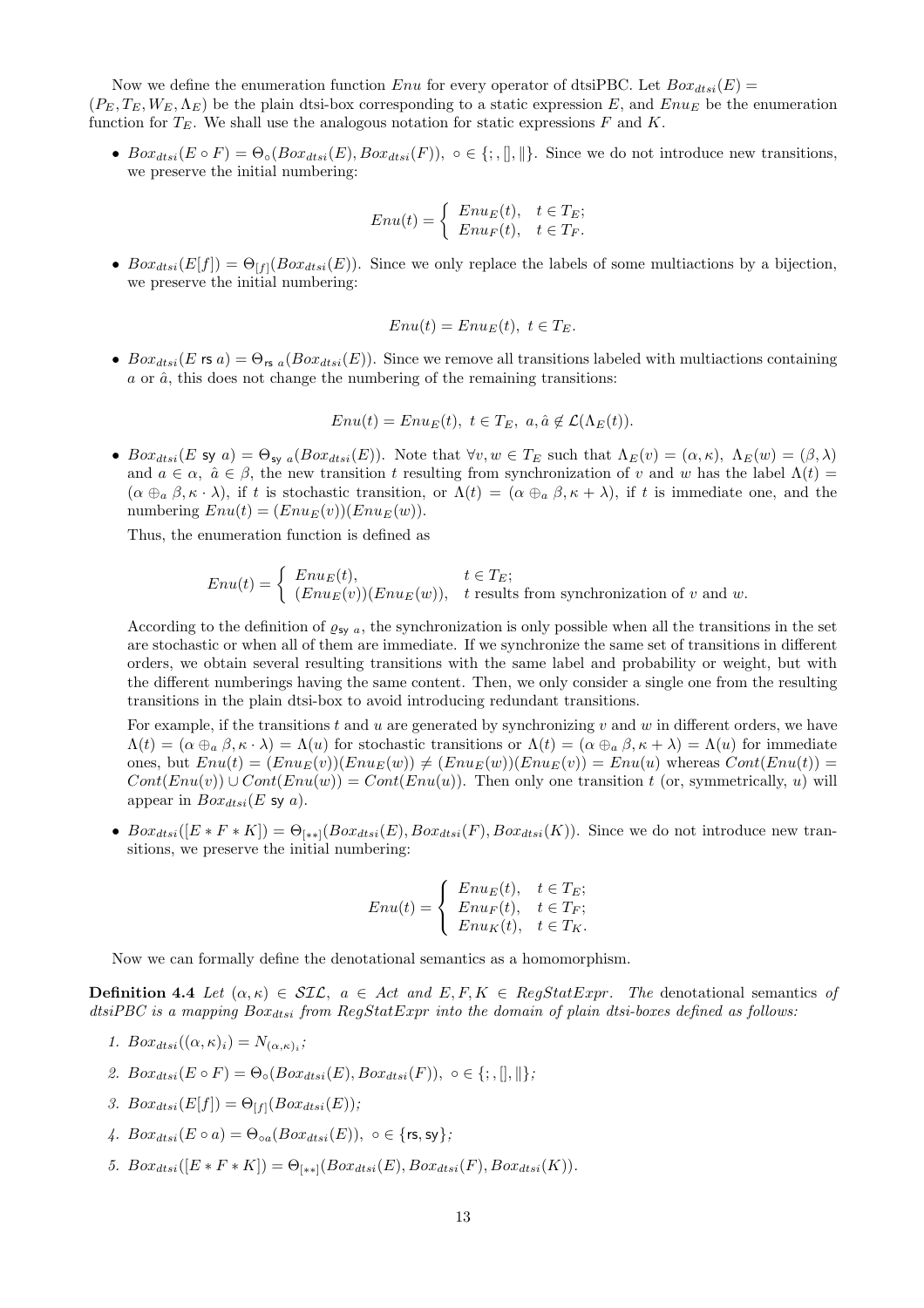

Figure 4: The marked dtsi-box  $N = Box_{dtsi}(\overline{E})$  for  $E = [(\{a\}, \rho) * ((\{b\}, \chi); (((\{c\}, l); (\{d\}, \theta))]]((\{e\}, m);$  $(\{f\}, \phi)))$  \* Stop] and its reachability graph

The dtsi-boxes of static expressions can be defined as well. For  $E \in RegStatexpr$ , let  $Box_{dist}(\overline{E})$  =  $Box_{dtsi}(E)$  and  $Box_{dtsi}(\underline{E}) = Box_{dtsi}(E)$ .

Observe that this definition is compositional in the sense that for any arbitrary dynamic expression, we may decompose it in some inner dynamic and static expressions, for which we may apply the definition, thus obtaining the corresponding plain dtsi-boxes, which can be joined according to the term structure (definition of  $Box_{dtsi}$ , the resulting plain box being marked in the places that were marked in the argument nets.

**Theorem 4.1** For any static expression E,  $Box_{dtsi}(\overline{E})$  is safe and clean.

Proof. The structure of the net is obtained as in PBC, combining both refinement and relabeling. Consequently, the dtsi-boxes thus obtained will be safe and clean. ⊓⊔

Let ≃ denote isomorphism between transition systems and reachability graphs that relates their initial states. Note that the names of transitions of the dtsi-box corresponding to a static expression could be identified with the enumerated activities of the latter.

**Theorem 4.2** For any static expression  $E$ 

$$
TS(\overline{E}) \simeq RG(Box_{dtsi}(\overline{E})).
$$

Proof. As for the qualitative (functional) behaviour, we have the same isomorphism as in PBC.

The quantitative behaviour is the same by the following reasons. First, the activities of an expression have the probability or weight parts coinciding with the probabilities or weights of the transitions belonging to the corresponding dtsi-box. Second, we use analogous probability or weight functions to construct the corresponding transition systems and reachability graphs. ⊓⊔

**Example 4.1** Let E be from Example 3.2. In Figure 4 the marked dtsi-box  $N = Box_{dts}(\overline{E})$  and its reachability graph  $RG(N)$  are presented. It is easy to see that  $TS(\overline{E})$  and  $RG(N)$  are isomorphic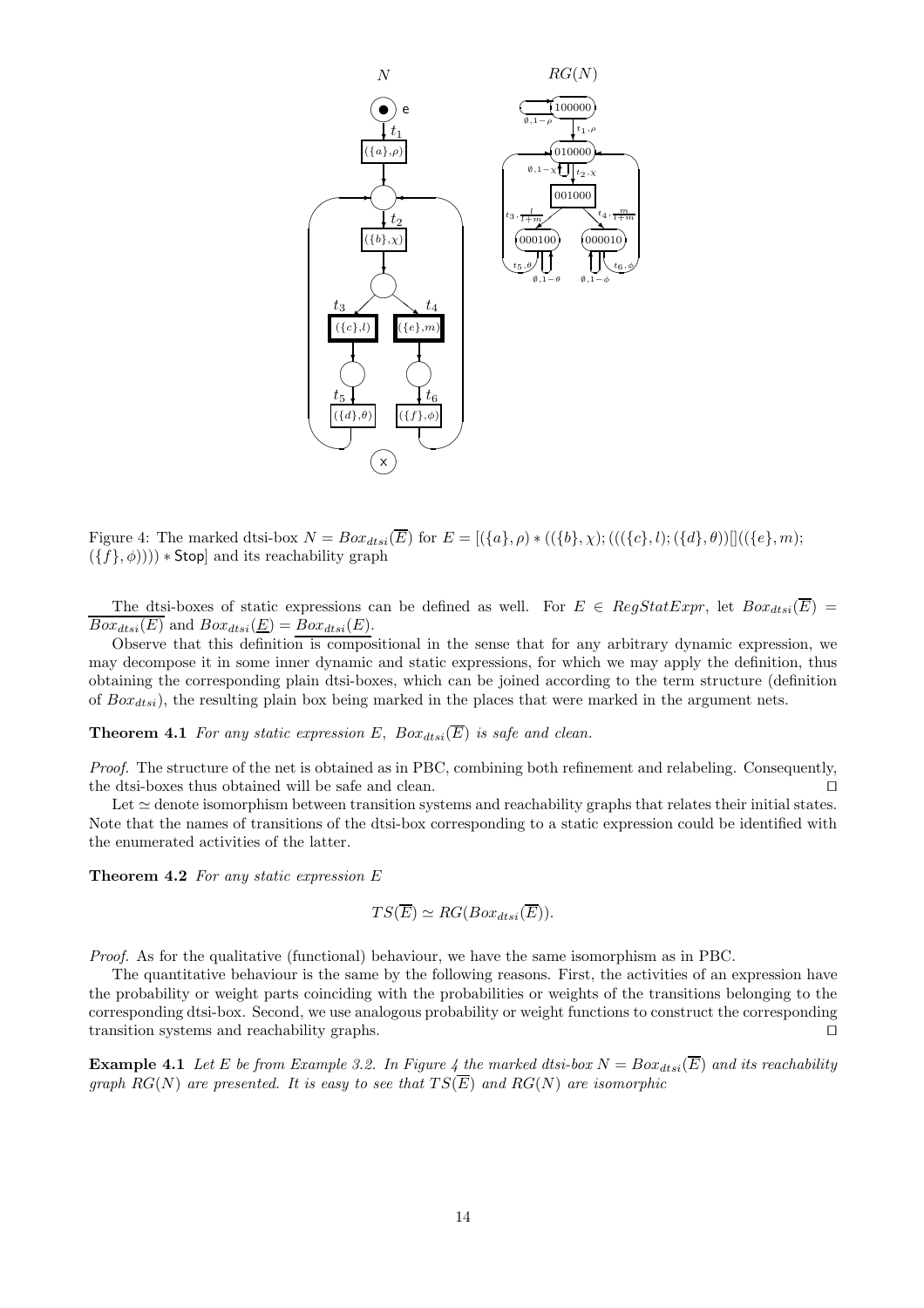### 5 Performance evaluation

In this section we demonstrate how Markov chains corresponding to the expressions and dtsi-boxes can be constructed and then used for performance evaluation.

For a dynamic expression G, a discrete random variable is associated with every tangible state from  $DR(G)$ . The variable captures a residence time in the state. One can interpret staying in a state in the next discrete time moment as a failure and leaving it as a success of some trial series. It is easy to see that the random variables are geometrically distributed, since the probability to stay in a tangible state s for  $k-1$  time moments and leave it at moment  $k \geq 1$  is  $PM(s, s)^{k-1}(1 - PM(s, s))$  (the residence time is k in this case). The mean value formula for geometrical distribution allows us to calculate the average sojourn time in a tangible state  $s$ as  $\frac{1}{1-PM(s,s)}$ . Obviously, the average sojourn time in a vanishing state is zero. Thus, the *average sojourn time* in the state s is

$$
SJ(s) = \begin{cases} \frac{1}{1 - PM(s, s)}, & s \in DR_T(G); \\ 0, & s \in DR_V(G). \end{cases}
$$

The average sojourn time vector of G, denoted by SJ, is that with the elements  $SJ(s)$ ,  $s \in DR(G)$ .

To evaluate performance of the process specified by a dynamic expression  $G$ , we should investigate the stochastic process associated with it. The process is the underlying semi-Markov chain (SMC) [23], denoted by  $SMC(G)$ , which can be analyzed by extracting from it the embedded (absorbing) discrete time Markov chain (EDTMC) corresponding to G, denoted by  $EDTMC(G)$ . The construction of the latter is similar to that applied in the context of generalized stochastic Petri nets (GSPNs) in [17, 1, 2], and also in the framework of discrete time deterministic and stochastic Petri nets (DTDSPNs) in [27].  $EDTMC(G)$  describes only the state changes of  $SMC(G)$  while ignoring any time characteristics.

Thus, to construct the EDTMC, we should abstract from all time aspects of behaviour, i.e., from the sojourn time in the states. The sojourn time in every state of the EDTMC is deterministic and it equals to one discrete time unit. Let G be a dynamic expression. A transition system  $TS(G)$  can have self-loops going from a state to itself which have a non-zero probability. Obviously, the current state remains unchanged in this case.

Let G be a dynamic expression and  $s, \tilde{s} \in DR(G)$ .

The probability to stay in s due to  $k$  ( $k \geq 1$ ) self-loops is

 $(PM(s, s))^{k}.$ 

Let  $s \to \tilde{s}$  and  $s \neq \tilde{s}$ . The probability to move from s to  $\tilde{s}$  by executing any set of activities after possible self-loops is

$$
PM^*(s, \tilde{s}) = PM(s, \tilde{s}) \sum_{k=0}^{\infty} (PM(s, s))^k = \frac{PM(s, \tilde{s})}{1 - PM(s, s)}.
$$

The value  $k = 0$  in the summation above corresponds to the case when no self-loops occur. Note that if  $s \in DR_T(G)$  then  $PM^*(s, \tilde{s}) = SJ(s)PM(s, \tilde{s}).$ 

Note that after abstraction from the probabilities of transitions which do not change the states, the remaining transition probabilities are normalized. In order to calculate transition probabilities  $PT(\Upsilon, s)$ , we had to normalize  $PF(\Upsilon, s)$ . Then, to obtain transition probabilities of the state-changing steps  $PM^*(s, \tilde{s})$ , we now have to normalize  $PM(s, \tilde{s})$ . Thus, we have a two-stage normalization as a result.

Notice that  $PM^*(s, \tilde{s}) \leq 1$ , i.e., it is really a probability, since for  $s \neq \tilde{s}$  we have  $PM(s, s) + PM(s, \tilde{s}) \leq$  $\sum_{\{\bar{s}|s\to\bar{s}\}}PM(s,\bar{s})=1$ , hence,  $PM(s,\tilde{s})\leq 1-PM(s,s)$ . Moreover,  $PM^*(s,\tilde{s})$  defines a probability distribution, since  $\sum$  $\forall s \in DR(G)$  such that s is not a terminal state, i.e., there exist transitions from it, we have  ${\{s_{|s\to \tilde s,\;s\neq \tilde s\}}}\,PM^*(s,\tilde s)=\frac{1}{1-PM(s,s)}\sum_{\{\tilde s\mid s\to \tilde s,\;s\neq \tilde s\}}PM(s,\tilde s)=\frac{1}{1-PM(s,s)}(1-PM(s,s))=1.$ 

We decided to consider self-loops followed only by a state-changing step just for convenience. Alternatively, we could take a state-changing step succeeded by self-loops or a state-changing step preceded and succeeded by self-loops. In all these three cases our sequence begins or/and ends with the loops which do not change states. At the same time, the overall probabilities of the evolutions can differ, since self-loops have positive probabilities. To avoid inconsistency of definitions and too complex description, we consider sequences ending with a state-changing step. It resembles in some sense a construction of branching bisimulation [7] if to take self-loops instead of silent transitions.

**Definition 5.1** Let G be a dynamic expression. The embedded (absorbing) discrete time Markov chain (EDTMC) of G, denoted by  $EDTMC(G)$ , has the state space  $DR(G)$  and the transitions  $s \rightarrow_{\mathcal{P}} \tilde{s}$ , if  $s \rightarrow \tilde{s}$  and  $s \neq \tilde{s}$ , where  $\mathcal{P} = PM^*(s, \tilde{s})$ .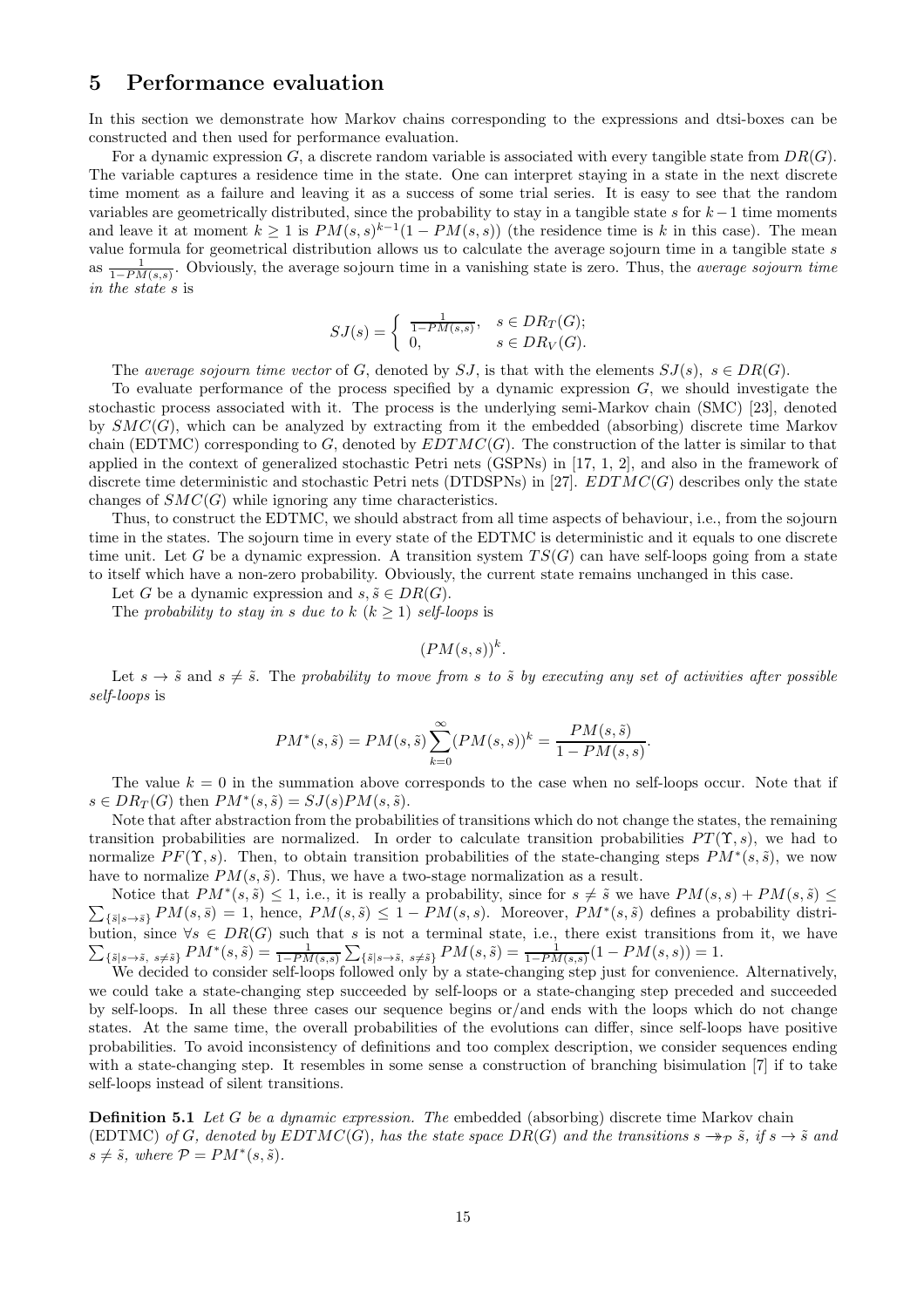EDTMCs and underlying SMCs of static expressions can be defined as well. For  $E \in \text{RegStatExpr}$ , let  $EDTMC(E) = EDTMC(\overline{E})$  and  $SMC(E) = SMC(\overline{E}).$ 

Let G be a dynamic expression. The elements  $\mathcal{P}_{ij}^*$   $(1 \leq i, j \leq n = |DR(G)|)$  of (one-step) transition probability matrix (TPM)  $\mathbf{P}^*$  for  $EDTMC(G)$  are defined as

$$
\mathcal{P}_{ij}^* = \begin{cases} PM^*(s_i, s_j), & s_i \to s_j \land s_i \neq s_j; \\ 0, & \text{otherwise.} \end{cases}
$$

The transient (k-step,  $k \in \mathbb{N}$ ) probability mass function (PMF)  $\psi^*[k] = (\psi^*[k](s_1), \ldots, \psi^*[k](s_n))$  for  $EDTMC(G)$  is the solution of the equation system

$$
\psi^*[k] = \psi^*[0]({\mathbf P}^*)^k,
$$

where  $\psi^*[0] = (\psi^*[0](s_1), \ldots, \psi^*[0](s_n))$  is the initial PMF defined as

$$
\psi^*[0](s_i) = \begin{cases} 1, & s_i = [G]_{\approx}; \\ 0, & \text{otherwise.} \end{cases}
$$

Note also that  $\psi^*[k+1] = \psi^*[k] \mathbf{P}^*$   $(k \in \mathbb{N})$ .

The steady-state PMF  $\psi^* = (\psi^*(s_1), \dots, \psi^*(s_n))$  for  $EDTMC(G)$  is the solution of the equation system

$$
\begin{cases} \psi^*(\mathbf{P}^* - \mathbf{E}) = \mathbf{0} \\ \psi^* \mathbf{1}^T = 1 \end{cases}
$$

where **E** is the unitary matrix of dimension n and **0** is a vector with n values 0, 1 is that with n values 1. When  $EDTMC(G)$  has the single steady state, we have  $\psi^* = \lim_{k \to \infty} \psi^*[k]$ .

The steady-state PMF for the underlying semi-Markov chain  $SMC(G)$  is calculated via multiplication of every  $\psi^*(s_i)$   $(1 \leq i \leq n)$  by the average sojourn time  $SJ(s_i)$  in the state  $s_i$ , after which we normalize the resulting values. Remember that for a vanishing state  $s \in DR_V(G)$  we have  $SJ(s) = 0$ .

Thus, the steady-state PMF  $\varphi = (\varphi(s_1), \ldots, \varphi(s_n))$  for  $SMC(G)$  is

$$
\varphi(s_i) = \begin{cases} \frac{\psi^*(s_i) S J(s_i)}{\sum_{j=1}^n \psi^*(s_j) S J(s_j)}, & s_i \in DR_T(G); \\ 0, & s_i \in DR_V(G). \end{cases}
$$

**Example 5.1** Let E be from Example 3.2. In Figure 5 the underlying SMC SMC( $\overline{E}$ ) is presented. Average sojourn time in the states of the underlying SMC is written next to them in bold font.

The average sojourn time vector is

$$
SJ = \left(\frac{1}{\rho}, \frac{1}{\chi}, 0, \frac{1}{\theta}, \frac{1}{\phi}\right).
$$

The TPM for  $EDTMC(\overline{E})$  is

$$
\mathbf{P}^* = \left[ \begin{array}{cccccc} 0 & 1 & 0 & 0 & 0 \\ 0 & 0 & 1 & 0 & 0 \\ 0 & 0 & 0 & \frac{l}{l+m} & \frac{m}{l+m} \\ 0 & 1 & 0 & 0 & 0 \\ 0 & 1 & 0 & 0 & 0 \end{array} \right].
$$

The steady-state PMF for  $EDTMC(\overline{E})$  is

$$
\psi^* = \left(0, \frac{1}{3}, \frac{1}{3}, \frac{l}{3(l+m)}, \frac{m}{3(l+m)}\right).
$$

The steady-state PMF  $\psi^*$  weighted by SJ is

$$
\left(0, \frac{1}{3\chi}, 0, \frac{l}{3\theta(l+m)}, \frac{m}{3\phi(l+m)}\right).
$$

It remains to normalize the steady-state weighted PMF dividing it by the sum of its components

$$
\psi^* SJ^T = \frac{\theta \phi(l+m) + \chi(\phi l + \theta m)}{3\chi \theta \phi(l+m)}.
$$

Thus, the steady-state PMF for  $SMC(\overline{E})$  is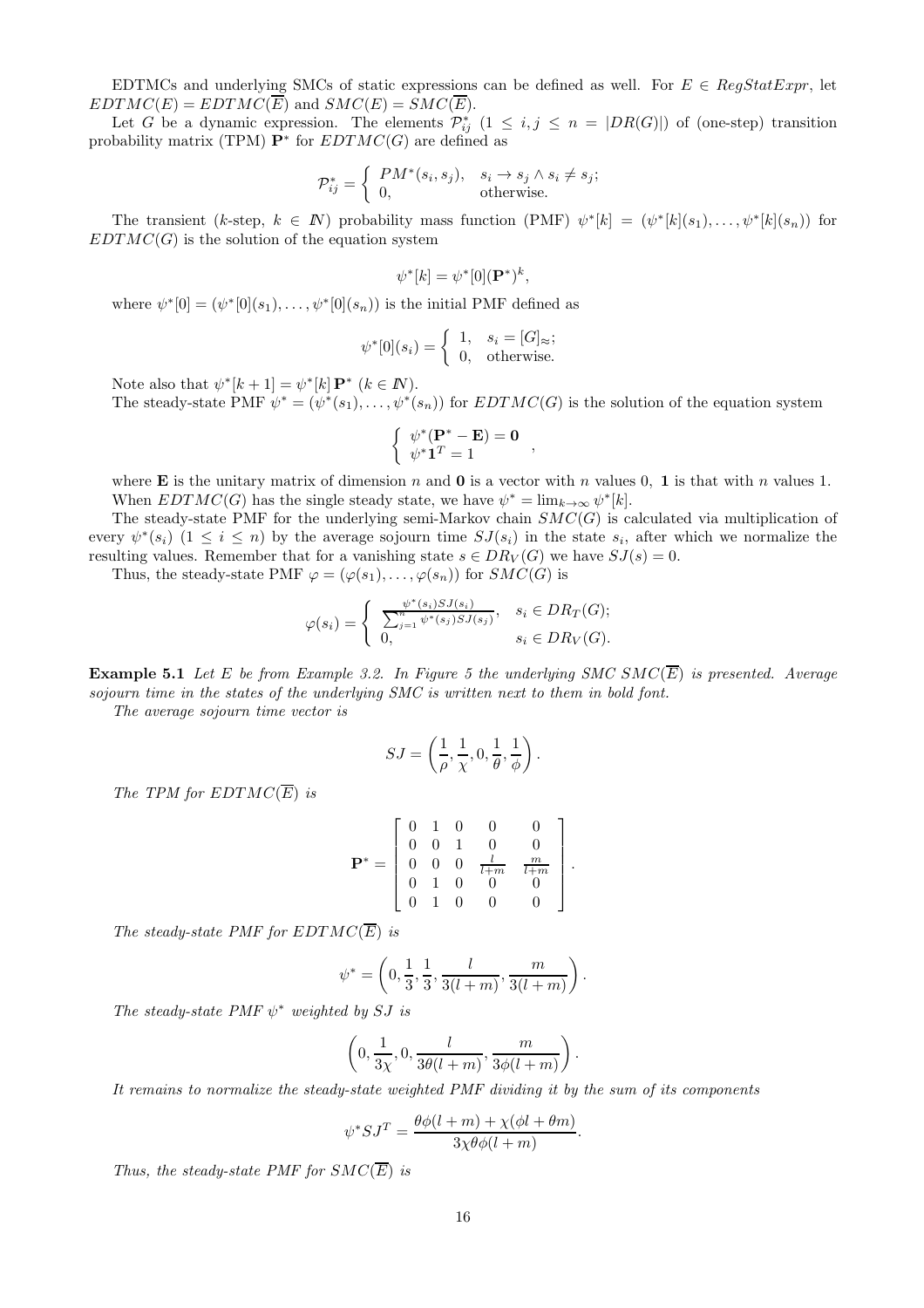

Figure 5: The underlying SMC of  $\overline{E}$  for  $E = [(\{a\}, \rho) * ((\{b\}, \chi) ; (((\{c\}, l) ; (\{d\}, \theta))]((\{e\}, m) ; (\{f\}, \phi)))) * Stop$ 

$$
\varphi = \frac{1}{\theta \phi(l+m) + \chi(\phi l + \theta m)} (0, \theta \phi(l+m), 0, \chi \phi l, \chi \theta m).
$$

In the case  $l = m$  and  $\theta = \phi$  we have

$$
\varphi=\frac{1}{2(\chi+\theta)}(0,2\theta,0,\chi,\chi).
$$

Let G be a dynamic expression and  $s, \tilde{s} \in DR(G)$ . The following standard performance indices (measures) can be calculated based on the steady-state PMF for  $SMC(G)$ , see, in particular, [21].

- The average recurrence (return) time in the state s (i.e., the number of discrete time units or steps required for this) is  $\frac{1}{\varphi(s)}$ .
- The fraction of residence time in the state s is  $\varphi(s)$ .
- The relative fraction of residence time in the state s with respect to that in the state  $\tilde{s}$  is  $\frac{\varphi(s)}{\varphi(\tilde{s})}$ .
- The fraction of residence time in the set of states  $S \subseteq DR(G)$  or the probability of the event determined by a condition that is true for all states from S is  $\sum_{s \in S} \varphi(s)$ .
- The rate of leaving the state s is  $\frac{\varphi(s)}{SJ(s)}$ .
- The steady-state probability to perform a step with an activity  $(\alpha, \kappa)$  is  $\sum_{s \in DR(G)} \varphi(s) \sum_{\{\Upsilon | (\alpha,\kappa) \in \Upsilon\}} PT(\Upsilon, s).$
- The probability of the event determined by a reward function r on the states is  $\sum_{s \in DR(G)} \varphi(s) r(s)$ .

Let  $N = (P_N, T_N, W_N, \Omega_N, L_N, M_N)$  be a LDTSIPN and  $M, \widetilde{M} \in \mathbb{N}_f^{P_N}$ . Then the average sojourn time  $SJ(M)$ , the probabilities  $PM^*(M, \tilde{M})$ , the transition relation  $M \to_{\mathcal{P}} \tilde{M}$ , the EDTMC EDTMC(N), the underlying SMC SMC(N) and the steady-state PMF for it are defined like the corresponding notions for dynamic expressions.

As we mentioned earlier, every marked plain dtsi-box could be interpreted as the LDTSIPN. Therefore, we can evaluate performance with the LDTSIPNs corresponding to dtsi-boxes and then transfer the results to the latter.

Let  $\simeq$  denote isomorphism between SMCs that relates their initial states.

Proposition 5.1 For any static expression E

$$
SMC(\overline{E}) \simeq SMC(Box_{dtsi}(\overline{E})).
$$

Proof. By Theorem 4.2 and definitions of underlying SMCs for dynamic expressions and LDTSIPNs taking into account the following. First, for the associated SMCs, the average sojourn time in the states is the same since it is defined via the analogous probability functions. Second, the transition probabilities of the associated SMCs are the sums of those belonging to transition systems or reachability graphs. ⊓⊔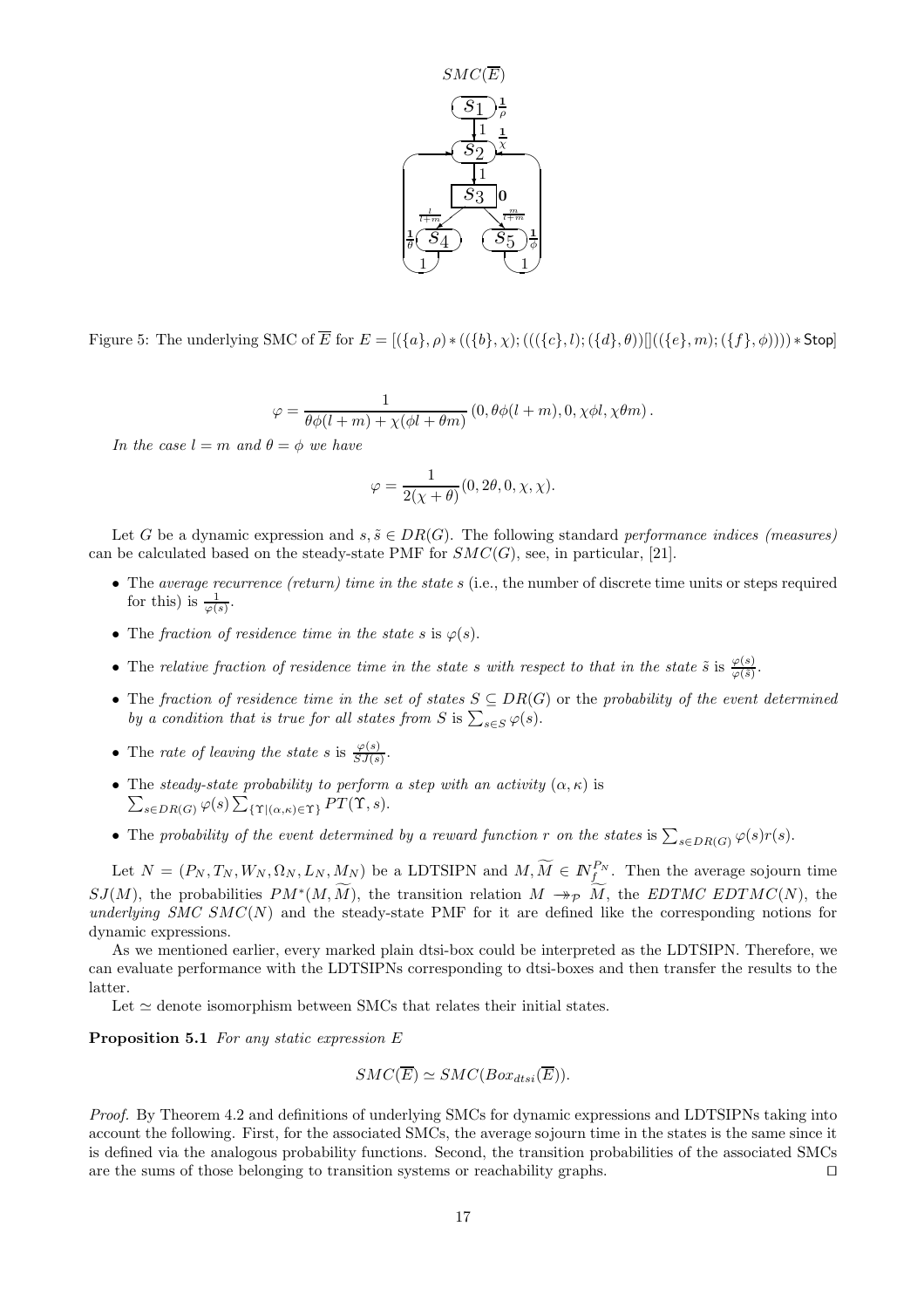

Figure 6: The underlying SMC of  $N = Box_{dtsi}(\overline{E})$  for  $E = [(\lbrace a \rbrace, \rho) * ((\lbrace b \rbrace, \chi); (((\lbrace c \rbrace, l); (\lbrace d \rbrace, \theta))]((\lbrace e \rbrace, m);$  $(\{f\}, \phi))))$  \* Stop]



Figure 7: The diagram of the shared memory system

**Example 5.2** Let E be from Example 3.2. In Figure 6 the underlying SMC SMC(N) is presented. It is easy to see that  $SMC(\overline{E})$  and  $SMC(N)$  are isomorphic. Thus, the steady-state PMF for  $SMC(N)$  is the same as for  $SMC(\overline{E})$ .

### 6 Shared memory system

In this section with a case study of the shared memory system we demonstrate how steady-state distribution can be used for performance evaluation. The example also illustrates the method of performance analysis simplification described above.

Consider a model of two processors accessing a common shared memory described in [18, 1, 2] in the continuous time setting on GSPNs. We shall analyze this shared memory system in the discrete time stochastic setting of dtsPBC where concurrent execution of activities is possible. The model performs as follows. After activation of the system (turning the computer on), two processors are active, and the common memory is available. Each processor can request an access to the memory after which it waits for the instantaneous decision. When the decision is made in favour of a processor, it starts an acquisition of the memory and another processor should wait until the former one ends its memory operations, and the system returns to the state with both active processors and the available common memory. The diagram of the system is depicted in Figure 7.

Let us explain the meaning of actions from syntax of the dtsPBC expressions which will specify the system modules. The action a corresponds to the system activation. The actions  $r_i$  ( $1 \le i \le 2$ ) represent the common memory request of processor i. The instantaneous action  $d_i$  corresponds to the decision on the memory allocation in favour of the processor i. The action  $m_i$  represents the common memory access of processor i. The other actions are used for communication purpose only via synchronization, and we abstract from them later using restriction.

The static expression of the first processor is

$$
E_1 = [(\{x_1\}, \frac{1}{2}) * ((\{r_1\}, \frac{1}{2}); (\{d_1, y_1\}, 1); (\{m_1, z_1\}, \frac{1}{2})) * Stop].
$$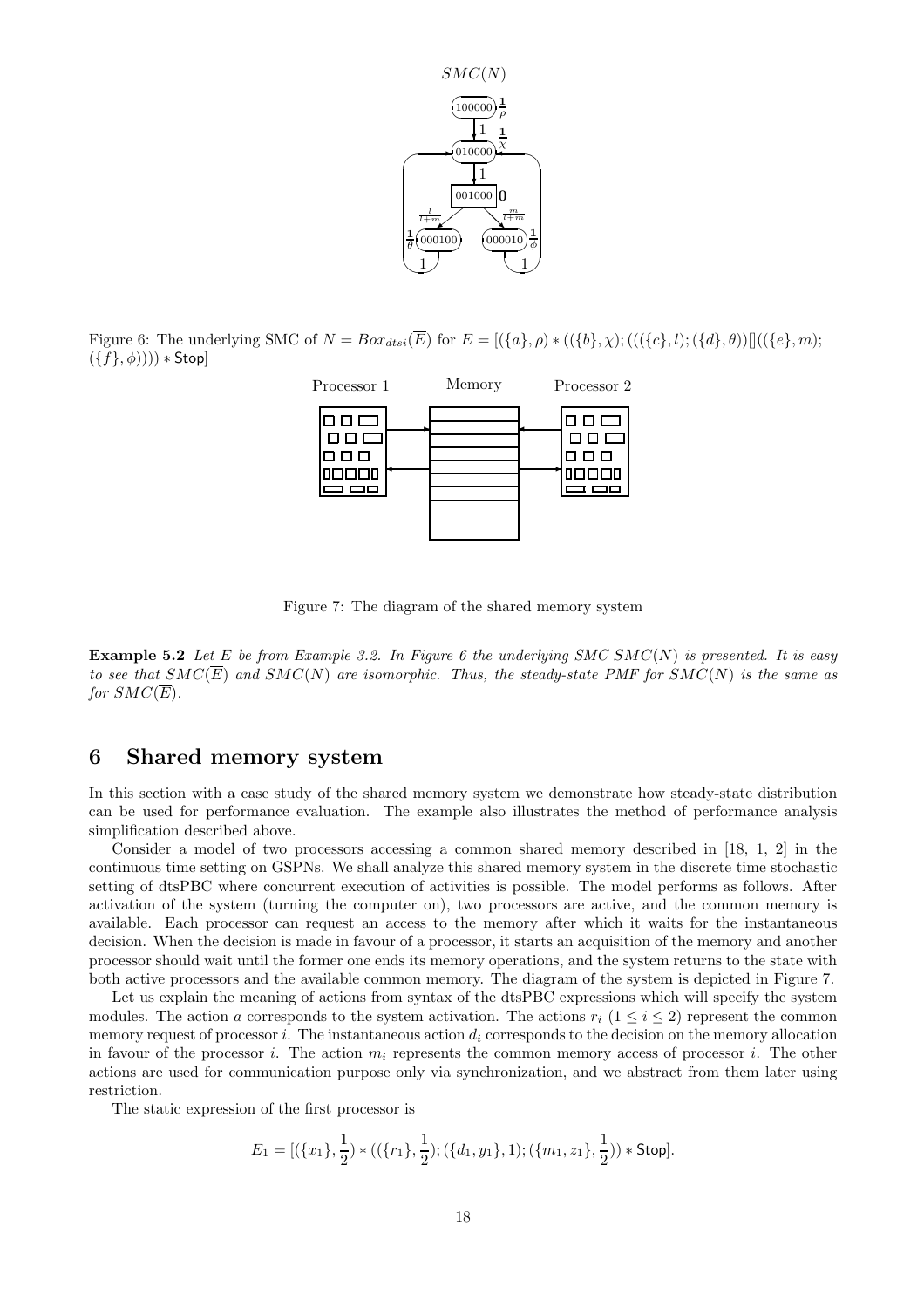The static expression of the second processor is

$$
E_2 = [(\{x_2\}, \frac{1}{2}) * ((\{r_2\}, \frac{1}{2}); (\{d_2, y_2\}, 1); (\{m_2, z_2\}, \frac{1}{2})) * \text{Stop}].
$$

The static expression of the shared memory is

$$
E_3 = [(\{a,\widehat{x_1},\widehat{x_2}\},\frac{1}{2}) * (((\{\widehat{y_1}\},1);(\{\widehat{z_1}\},\frac{1}{2}))]]((\{\widehat{y_2}\},1);(\{\widehat{z_2}\},\frac{1}{2}))) * \text{Stop}].
$$

The static expression of the shared memory system with two processors is

$$
E=(E_1\|E_2\|E_3) \text{ sy } x_1 \text{ sy } x_2 \text{ sy } y_1 \text{ sy } y_2 \text{ sy } z_1 \text{ sy } z_2 \text{ rs } x_1 \text{ rs } x_2 \text{ rs } y_1 \text{ rs } y_2 \text{ rs } z_1 \text{ rs } z_2.
$$

Let us illustrate an effect of synchronization. In the result of synchronization of immediate multiactions  $({d_i,y_i},1)$  and  $({\hat{y}_i},1)$  we obtain  $({d_i},2)$   $(1 \leq i \leq 2)$ . The synchronization of stochastic multiactions  $(\{d_i, y_i\}, 1)$  and  $(\{\hat{y}_i\}, 1)$  we obtain  $(\{d_i\}, 2)$   $(1 \le i \le 2)$ . The synchronization of stochastic multiactions  $(\{m_i, z_i\}, \frac{1}{2})$  and  $(\{\hat{z}_i\}, \frac{1}{2})$  produces  $(\{m_i\}, \frac{1}{4})$   $(1 \le i \le 2)$ . The result of synchroni with  $(\lbrace x_1 \rbrace, \frac{1}{2})$  is  $(\lbrace a, \widehat{x_2} \rbrace, \frac{1}{4})$ , and that of synchronization of  $(\lbrace a, \widehat{x_1}, \widehat{x_2} \rbrace, \frac{1}{2})$  with  $(\lbrace x_2 \rbrace, \frac{1}{2})$  is  $(\lbrace a, \widehat{x_1} \rbrace, \frac{1}{4})$ . After applying synchronization to  $(\{a,\widehat{x_2}\},\frac{1}{4})$  and  $(\{x_2\},\frac{1}{2})$ , as well as to  $(\{a,\widehat{x_1}\},\frac{1}{4})$  and  $(\{x_1\},\frac{1}{2})$  we obtain the same activity  $({a}, \frac{1}{8})$ .

 $DR(\overline{E})$  consists of the equivalence classes

 $s_1=[([(\{x_1\},\frac{1}{2})*((\{r_1\},\frac{1}{2});(\{d_1,y_1\},1);(\{m_1,z_1\},\frac{1}{2})) * \textsf{Stop}] \ | \ [ (\{x_2\},\frac{1}{2})*((\{r_2\},\frac{1}{2});(\{d_2,y_2\},1);(\{m_2,z_2\},\frac{1}{2})) * \textsf{Stop}]$  $\textsf{Stop} \| [(\{a, \widehat{x_1}, \widehat{x_2}\}, \frac{1}{2}) * (((\{\widehat{y_1}\},1); (\{\widehat{z_1}\}, \frac{1}{2})) ] ((\{\widehat{y_2}\},1); (\{\widehat{z_2}\}, \frac{1}{2}) ) ) * \textsf{Stop} ] \text{ by } x_1 \text{ sy } x_2 \text{ sy } y_1 \text{ sy } y_2 \text{ sy } z_1 \text{ sy } z_2 \text{ rs } x_1$ rs  $x_2$  rs  $y_1$  rs  $y_2$  rs  $z_1$  rs  $z_2|_{\approx}$ ,

 $s_2=[([(\{x_1\},\tfrac{1}{2})*((\{r_1\},\tfrac{1}{2});(\{d_1,y_1\},1);(\{m_1,z_1\},\tfrac{1}{2}))*\text{Stop}]| [((\{x_2\},\tfrac{1}{2})*((\{r_2\},\tfrac{1}{2});(\{d_2,y_2\},1);(\{m_2,z_2\},\tfrac{1}{2}))*\text{Prob}]|$  $\text{Stop} \parallel \parallel \left( \{a, \widehat{x_1}, \widehat{x_2}\}, \frac{1}{2} \right) * \left( \left( \left( \{ \widehat{y_1}\}, 1 \right) ; \left( \{\widehat{z_1}\}, \frac{1}{2} \right) \right) \right] \left( \left( \{ \widehat{y_2}\}, 1 \right) ; \left( \{\widehat{z_2}\}, \frac{1}{2} \right) \right) \right) * \text{Stop} \right) \text{ sy } x_1 \text{ sy } x_2 \text{ sy } y_1 \text{ sy } y_2 \text{ sy } z_1 \text{ sy } z_2 \text{ rs } x_1$ rs  $x_2$  rs  $y_1$  rs  $y_2$  rs  $z_1$  rs  $z_2|_{\approx}$ ,

 $s_3=[([(\{x_1\},\frac{1}{2})*((\{r_1\},\frac{1}{2});\overline{(\{d_1,y_1\},1)};(\{m_1,z_1\},\frac{1}{2})) * \textsf{Stop}] \ | \ [ (\{x_2\},\frac{1}{2})*((\{r_2\},\frac{1}{2});(\{d_2,y_2\},1);(\{m_2,z_2\},\frac{1}{2})) * \textsf{Stop}]$  $\textsf{Stop} \| [(\{a, \widehat{x_1}, \widehat{x_2}\}, \frac{1}{2}) * ((\overline{(\{\widehat{y_1}\}, 1)}; (\{\widehat{z_1}\}, \frac{1}{2})) ] ((\{\widehat{y_2}\}, 1); (\{\widehat{z_2}\}, \frac{1}{2}) ) ) * \textsf{Stop} ] \text{ by } x_1 \text{ sy } x_2 \text{ sy } y_1 \text{ sy } y_2 \text{ sy } z_1 \text{ sy } z_2 \text{ rs } x_1$ rs  $x_2$  rs  $y_1$  rs  $y_2$  rs  $z_1$  rs  $z_2|_{\approx}$ ,

 $s_4=[([(\{x_1\},\frac{1}{2})*((\{r_1\},\frac{1}{2});(\{d_1,y_1\},1);(\{m_1,z_1\},\frac{1}{2}))*\textsf{Stop}] \vert \vert \vert (\{x_2\},\frac{1}{2})*((\{r_2\},\frac{1}{2});(\overline{\{d_2,y_2\},1});(\{m_2,z_2\},\frac{1}{2}))*\textsf{stop}]$  $\textsf{Stop} \, || [(\{a, \widehat{x_1}, \widehat{x_2}\}, \frac{1}{2}) * (((\{\widehat{y_1}\}, 1); (\{\widehat{z_1}\}, \frac{1}{2})) || (\overline{(\{\widehat{y_2}\}, 1)}; (\{\widehat{z_2}\}, \frac{1}{2}) ) ) * \textsf{Stop} ] \text{ by } x_1 \text{ sy } x_2 \text{ sy } y_1 \text{ sy } y_2 \text{ sy } z_1 \text{ sy } z_2 \text{ rs } x_1$ rs  $x_2$  rs  $y_1$  rs  $y_2$  rs  $z_1$  rs  $z_2|_{\approx}$ ,

 $s_5=[([(\{x_1\},\frac{1}{2})*((\{r_1\},\frac{1}{2});(\{d_1,y_1\},1);(\{m_1,z_1\},\frac{1}{2})) * \textsf{Stop}] \ | \ [ (\{x_2\},\frac{1}{2})*((\{r_2\},\frac{1}{2});(\{d_2,y_2\},1);(\{m_2,z_2\},\frac{1}{2})) * \textsf{Stop}]$  $\textsf{Stop} \, || [(\{a, \widehat{x_1}, \widehat{x_2}\}, \frac{1}{2}) * (((\{\widehat{y_1}\}, 1); (\{\widehat{z_1}\}, \frac{1}{2})) | [((\{\widehat{y_2}\}, 1); (\{\widehat{z_2}\}, \frac{1}{2}) ) ) * \textsf{Stop} ] ) \text{ sy } x_1 \text{ sy } x_2 \text{ sy } y_1 \text{ sy } y_2 \text{ sy } z_1 \text{ sy } z_2 \text{ rs } x_1$ rs  $x_2$  rs  $y_1$  rs  $y_2$  rs  $z_1$  rs  $z_2]_{\approx}$ ,

 $s_6=[([(\{x_1\},\frac{1}{2})*((\{r_1\},\frac{1}{2});\overline{(\{d_1,y_1\},1)};(\{m_1,z_1\},\frac{1}{2})) * \textsf{Stop}] \Vert [(\{x_2\},\frac{1}{2})*((\{r_2\},\frac{1}{2});\overline{(\{d_2,y_2\},1)};(\{m_2,z_2\},\frac{1}{2})) *$  $\textsf{Stop} \| [(\{a, \widehat{x_1}, \widehat{x_2}\}, \frac{1}{2}) * ((\overline{(\{\widehat{y_1}\}, 1)}; (\{\widehat{z_1}\}, \frac{1}{2})) ] (\overline{(\{\widehat{y_2}\}, 1)}; (\{\widehat{z_2}\}, \frac{1}{2}) ) ) * \textsf{Stop} ] \text{ by } x_1 \text{ sy } x_2 \text{ sy } y_1 \text{ sy } y_2 \text{ sy } z_1 \text{ sy } z_2 \text{ rs } x_1$ rs  $x_2$  rs  $y_1$  rs  $y_2$  rs  $z_1$  rs  $z_2|_{\approx}$ ,

 $s_7=[([(\{x_1\},\frac{1}{2})*((\{r_1\},\frac{1}{2});(\{d_1,y_1\},1);(\{m_1,z_1\},\frac{1}{2})) * \textsf{Stop}]]|[(\{x_2\},\frac{1}{2})*((\{r_2\},\frac{1}{2});(\{d_2,y_2\},1);(\{m_2,z_2\},\frac{1}{2})) *$  $\textsf{Stop} \, || [(\{a, \widehat{x_1}, \widehat{x_2}\}, \frac{1}{2}) * (((\{\widehat{y_1}\}, 1); (\{\widehat{z_1}\}, \frac{1}{2})) || ((\{\widehat{y_2}\}, 1); (\{\widehat{z_2}\}, \frac{1}{2}) ) ) * \textsf{Stop}]) \text{ sy } x_1 \text{ sy } x_2 \text{ sy } y_1 \text{ sy } y_2 \text{ sy } z_1 \text{ sy } z_2 \text{ rs } x_1$ rs  $x_2$  rs  $y_1$  rs  $y_2$  rs  $z_1$  rs  $z_2|_{\approx}$ ,

 $s_8=[([(\{x_1\},\tfrac{1}{2})*((\{r_1\},\tfrac{1}{2});(\{d_1,y_1\},1);(\{m_1,z_1\},\tfrac{1}{2})) * \textsf{Stop}] \ | \ [ (\{x_2\},\tfrac{1}{2})*((\{r_2\},\tfrac{1}{2});(\{d_2,y_2\},1);(\{m_2,z_2\},\tfrac{1}{2})) * \textsf{Stop}]$  $\textsf{Stop} \, || [(\{a, \widehat{x_1}, \widehat{x_2}\}, \frac{1}{2}) * (((\{\widehat{y_1}\}, 1); (\{\widehat{z_1}\}, \frac{1}{2})) || ((\{\widehat{y_2}\}, 1); (\{\widehat{z_2}\}, \frac{1}{2}) ) ) * \textsf{Stop}]) \text{ sy } x_1 \text{ sy } x_2 \text{ sy } y_1 \text{ sy } y_2 \text{ sy } z_1 \text{ sy } z_2 \text{ rs } x_1$ rs  $x_2$  rs  $y_1$  rs  $y_2$  rs  $z_1$  rs  $z_2|_{\approx}$ ,

 $s_9=[([(\{x_1\},\frac{1}{2})*((\{r_1\},\frac{1}{2});(\{d_1,y_1\},1);(\{m_1,z_1\},\frac{1}{2}))*\text{Stop}]| [(\{x_2\},\frac{1}{2})*((\{r_2\},\frac{1}{2});(\{d_2,y_2\},1);(\{m_2,z_2\},\frac{1}{2}))*\text{phi}$  $\textsf{Stop} \, || [(\{a, \widehat{x_1}, \widehat{x_2}\}, \frac{1}{2}) * (((\{\widehat{y_1}\}, 1); (\{\widehat{z_1}\}, \frac{1}{2})) || ((\{\widehat{y_2}\}, 1); (\{\widehat{z_2}\}, \frac{1}{2}) ) ) * \textsf{Stop}]) \text{ sy } x_1 \text{ sy } x_2 \text{ sy } y_1 \text{ sy } y_2 \text{ sy } z_1 \text{ sy } z_2 \text{ rs } x_1$ rs  $x_2$  rs  $y_1$  rs  $y_2$  rs  $z_1$  rs  $z_2]_{\approx}$ .

We have  $DR_T(\overline{E}) = \{s_1, s_2, s_5, s_5, s_8, s_9\}$  and  $DR_V(\overline{E}) = \{s_3, s_4, s_6\}.$ 

The states are interpreted as follows:  $s_1$  is the initial state,  $s_2$ : the system is activated and the memory is not requested,  $s_3$ : the memory is requested by the first processor,  $s_4$ : the memory is requested by the second processor,  $s_5$ : the memory is allocated to the first processor,  $s_6$ : the memory is requested by two processors,  $s_7$ : the memory is allocated to the second processor,  $s_8$ : the memory is allocated to the first processor and the memory is requested by the second processor,  $s<sub>9</sub>$ : the memory is allocated to the second processor and the memory is requested by the first processor.

In Figure 8 the transition system  $TS(\overline{E})$  is presented. In Figure 9 the underlying SMC  $SMC(\overline{E})$  is depicted. The average sojourn time vector is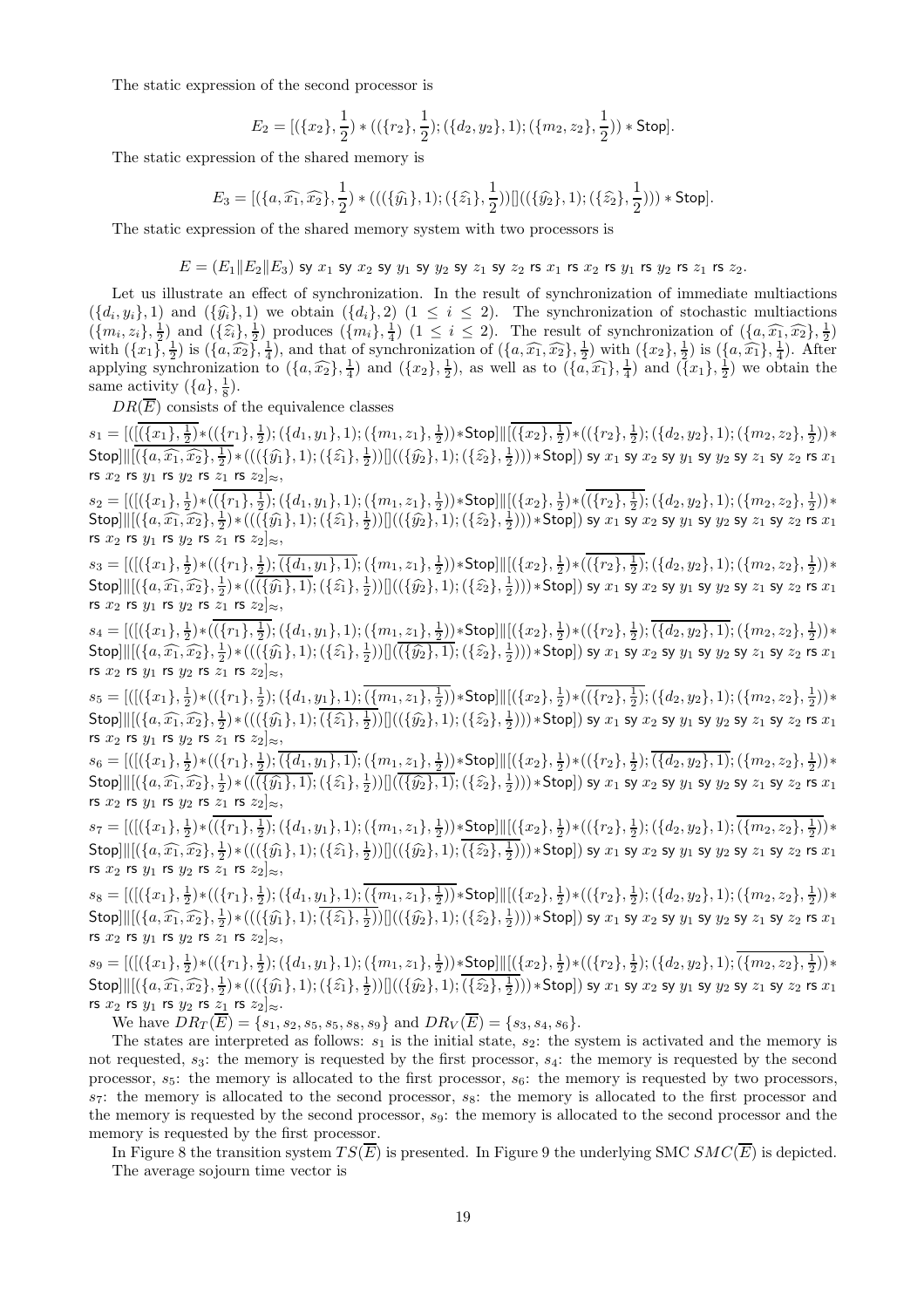

Figure 8: The transition system of the shared memory system



Figure 9: The underlying SMC of the shared memory system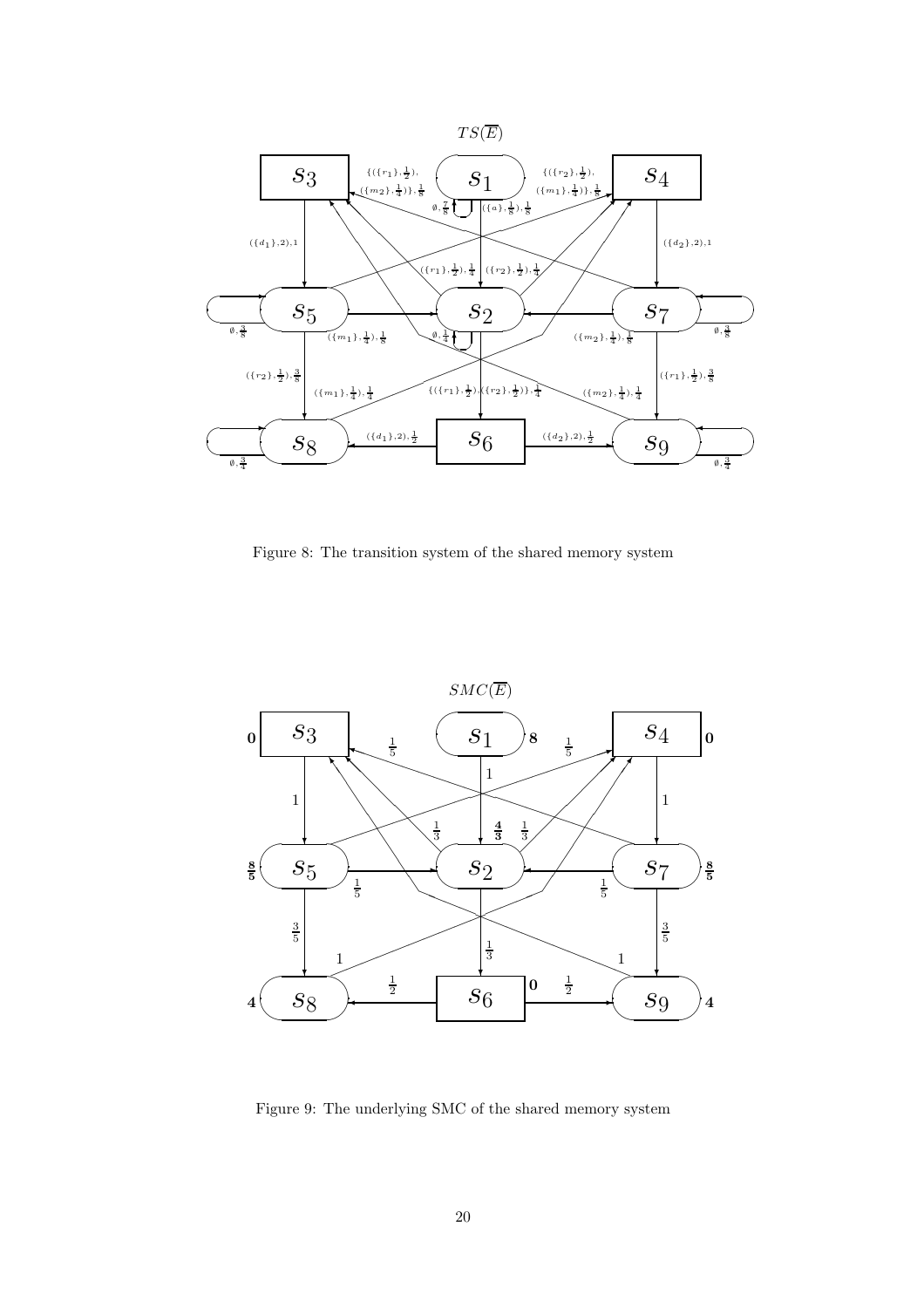Table 4: Transient and steady-state probabilities for the EDTMC of the shared memory system

| $\kappa$      | U                                       |        | Ő        | $\pm$  | Ð        | 6      |        |        |        | 10     | $\infty$ |
|---------------|-----------------------------------------|--------|----------|--------|----------|--------|--------|--------|--------|--------|----------|
| $\psi_1^*[k]$ |                                         | 0      |          |        |          |        |        |        |        |        |          |
| $\psi_2^*[k]$ |                                         |        |          | 0.1333 |          | 0.0933 | 0.0978 | 0.0187 | 0.0969 | 0.0754 | 0.0682   |
| $\psi_3^*[k]$ |                                         | 0.3333 | $\theta$ | 0.2333 | 0.2444   | 0.0467 | 0.2422 | 0.1886 | 0.0982 | 0.2316 | 0.1705   |
| $\psi_5^*[k]$ | 0                                       | 0      | 0.3333   |        | 0.2333   | 0.2444 | 0.0467 | 0.2422 | 0.1886 | 0.0982 | 0.1705   |
| $\psi_6^*[k]$ |                                         | 0.3333 | $\theta$ |        | 0.0444   |        | 0.031  | 0.0326 | 0.0062 | 0.0323 | 0.0227   |
| $\psi_8^*[k]$ | $\overline{0}$<br>$\mathbf{\mathsf{I}}$ | 0      | 0.1667   | 0.2000 | $\theta$ | 0.1622 | 0.1467 | 0.0436 | 0.1616 | 0.1163 | 0.1136   |

$$
SJ = \left(8, \frac{4}{3}, 0, 0, \frac{8}{5}, 0, \frac{8}{5}, 4, 4\right).
$$

The TPM for  $EDTMC(\overline{E})$  is

$$
\mathbf{P}^* = \begin{bmatrix} 0 & 1 & 0 & 0 & 0 & 0 & 0 & 0 & 0 \\ 0 & 0 & \frac{1}{3} & \frac{1}{3} & 0 & \frac{1}{3} & 0 & 0 & 0 \\ 0 & 0 & 0 & 0 & 1 & 0 & 0 & 0 & 0 \\ 0 & 0 & 0 & 0 & 0 & 0 & 1 & 0 & 0 \\ 0 & \frac{1}{5} & 0 & \frac{1}{5} & 0 & 0 & 0 & \frac{3}{5} & 0 \\ 0 & 0 & 0 & 0 & 0 & 0 & 0 & \frac{1}{2} & \frac{1}{2} \\ 0 & \frac{1}{5} & \frac{1}{5} & 0 & 0 & 0 & 0 & 0 & \frac{1}{5} \\ 0 & 0 & 0 & 1 & 0 & 0 & 0 & 0 & 0 \\ 0 & 0 & 1 & 0 & 0 & 0 & 0 & 0 & 0 \end{bmatrix}
$$

.

In Table 4 the transient and the steady-state probabilities  $\psi_i^*[k]$   $(i \in \{1, 2, 3, 5, 6, 8\})$  for the EDTMC of the shared memory system at the time moments k ( $0 \leq k \leq 10$ ) and  $k = \infty$  are presented, and in Figure 10 the alteration diagram (evolution in time) for the transient probabilities is depicted. It is sufficient to consider the probabilities for the states  $s_1, s_2, s_3, s_5, s_6, s_8$  only, since the corresponding values coincide for  $s_3, s_4$  as well as for  $s_5, s_7$  as well as for  $s_8, s_9$ .

The steady-state PMF for  $EDTMC(\overline{E})$  is

$$
\psi^*=\left(0,\frac{3}{44},\frac{15}{88},\frac{15}{88},\frac{15}{88},\frac{1}{44},\frac{15}{88},\frac{5}{44},\frac{5}{44}\right).
$$

The steady-state PMF  $\psi^*$  weighted by  $SJ$  is

$$
\left(0, \frac{1}{11}, 0, 0, \frac{3}{11}, 0, \frac{3}{11}, \frac{5}{11}, \frac{5}{11}\right).
$$

It remains to normalize the steady-state weighted PMF dividing it by the sum of its components

$$
\psi^* S J^T = \frac{17}{11}.
$$

Thus, the steady-state PMF for  $SMC(\overline{E})$  is

$$
\varphi = \left(0, \frac{1}{17}, 0, 0, \frac{3}{17}, 0, \frac{3}{17}, \frac{5}{17}, \frac{5}{17}\right).
$$

We can now calculate the main performance indices.

- The average recurrence time in the state  $s_2$ , where no processor requests the memory, called the *average* system run-through, is  $\frac{1}{\varphi_2} = 17$ .
- The common memory is available only in the states  $s_2, s_3, s_4, s_6$ . The steady-state probability that the memory is available is  $\varphi_2 + \varphi_3 + \varphi_4 + \varphi_6 = \frac{1}{17} + 0 + 0 + 0 = \frac{1}{17}$ . Then the steady-state probability that the memory is used (i.e., not available), called the *shared memory utilization*, is  $1 - \frac{1}{17} = \frac{16}{17}$ .
- After activation of the system, we leave the state  $s_1$  for all, and the common memory is either requested or allocated in every remaining state, with exception of  $s_2$ . Thus, the rate with which the shared memory necessity emerges coincides with the rate of leaving  $s_2$ , calculated as  $\frac{\varphi(s_2)}{SJ(s_2)} = \frac{1}{17} \cdot \frac{3}{4} = \frac{3}{68}$ .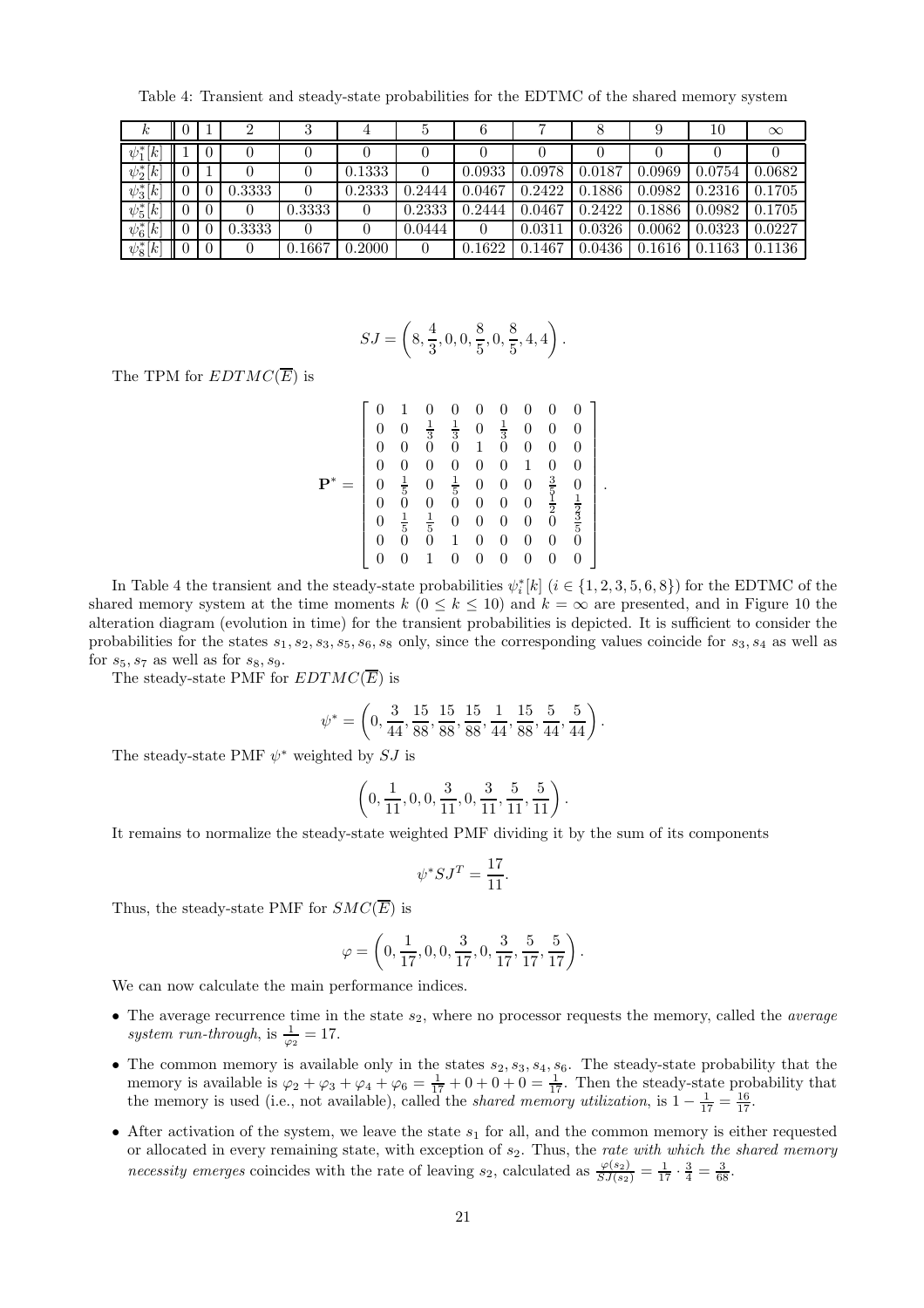

Figure 10: Transient probabilities alteration diagram for the EDTMC of the shared memory system

• The common memory request of the first processor  $(\lbrace r_1 \rbrace, \frac{1}{2})$  is only possible from the states  $s_2, s_7$ . In each of the states the request probability is the sum of the execution probabilities for all sets of activities containing  $(\lbrace r_1 \rbrace, \frac{1}{2})$ . Thus, the steady-state probability of the shared memory request from the first processor is  $\varphi_2 \sum_{\{\Gamma | (\{r_1\},\frac{1}{2}) \in \Gamma\}} PT(\Gamma,s_2) + \varphi_7 \sum_{\{\Gamma | (\{r_1\},\frac{1}{2}) \in \Gamma\}} PT(\Gamma,s_7) = \frac{1}{17} \left(\frac{1}{4} + \frac{1}{4}\right) + \frac{3}{17} \left(\frac{3}{8} + \frac{1}{8}\right) = \frac{2}{17}$ .

In Figure 11 the marked dtsi-boxes corresponding to the dynamic expressions of two processors and shared memory are presented, i.e.,  $N_i = Box_{dtsi}(\overline{E_i})$  (1  $\leq i \leq 3$ ). In Figure 12 the marked dtsi-box corresponding to the dynamic expression of the shared memory system is depicted, i.e.,  $N = Box_{dtsi}(\overline{E}).$ 

# 7 Conclusion

In this paper, we have proposed a discrete time stochastic extension dtsiPBC of a finite part of PBC enriched with iteration and immediate multiactions. The calculus has the concurrent step operational semantics based on labeled probabilistic transition systems and the denotational semantics in terms of a subclass of LDTSIPNs. A method and a case study of performance evaluation in the framework of the calculus have been presented. We have considered an example of the concurrent system with two processors and a common shared memory, for which a number of performance indices have been calculated.

Future work consists in constructing a number of stochastic equivalences on the expressions of dtsiPBC. The relations will be used to identify stochastic processes with similar behaviour which are otherwise differentiated by the semantic equivalence of the calculus, since the latter relation is too discriminate in many cases. Moreover, we plan to extend dtsiPBC with deterministically timed multiactions having a fixed time delay (including the zero one which is the case of immediate multiactions) to enhance the specification power of the calculus.

## References

- [1] Balbo G. Introduction to stochastic Petri nets. Lecture Notes in Computer Science 2090, p. 84–155, 2001.
- [2] Balbo G. Introduction to generalized stochastic Petri nets. Lecture Notes in Computer Science 4486, p. 83–131, 2007.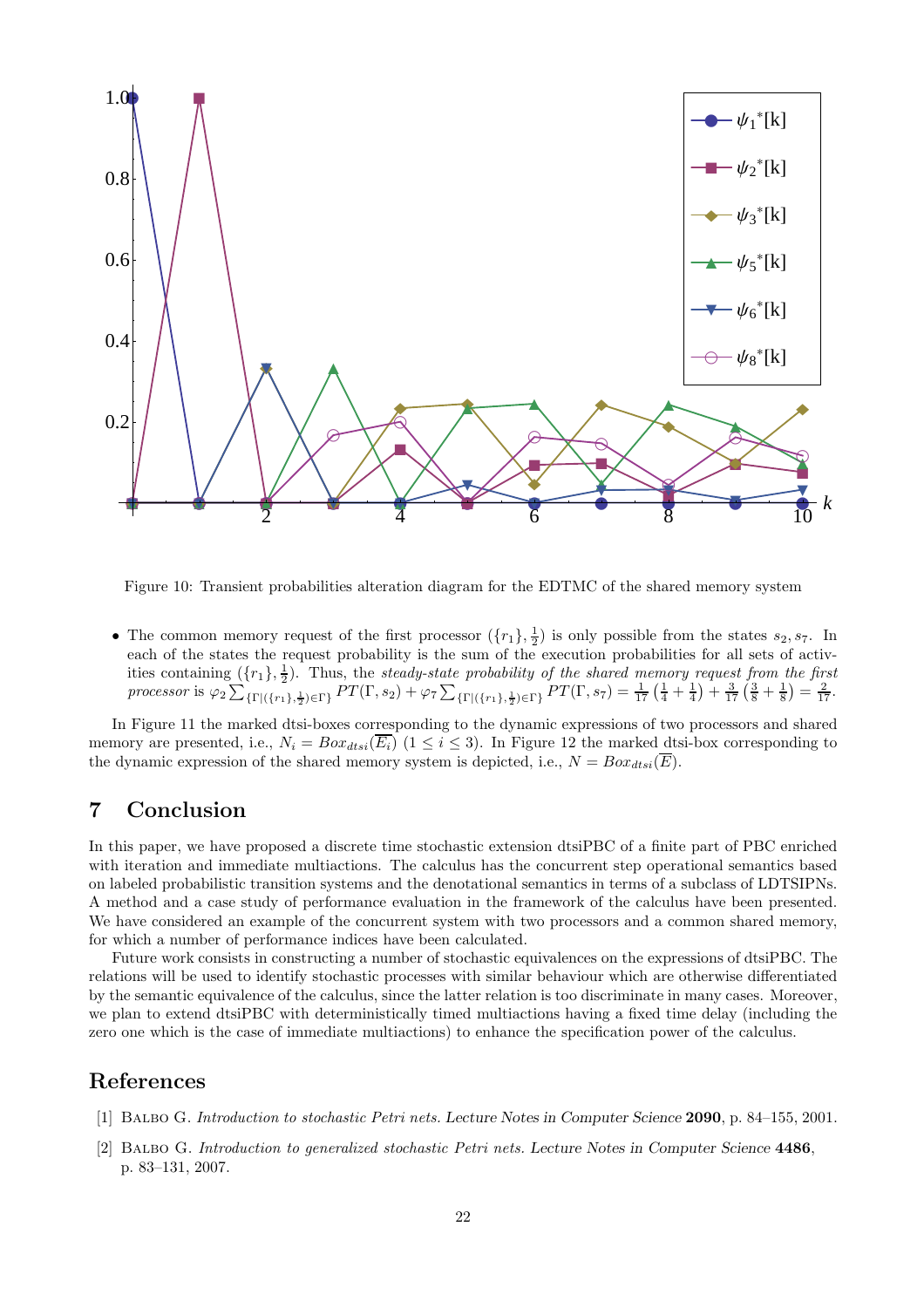

Figure 11: The marked dtsi-boxes of two processors and shared memory



Figure 12: The marked dtsi-box of the shared memory system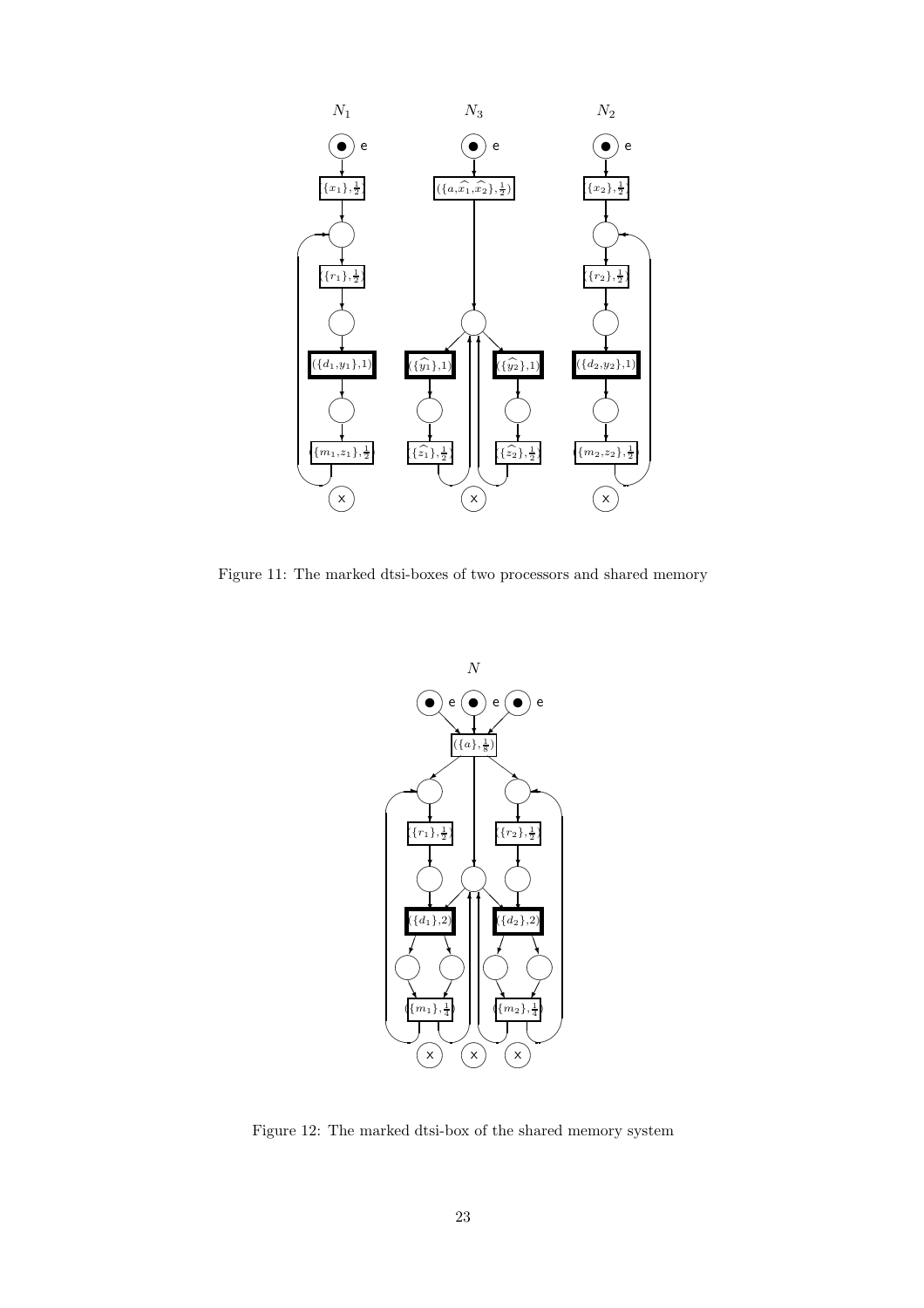- [3] BEST E., DEVILLERS R., HALL J.G. The box calculus: a new causal algebra with multi-label communication. Lecture Notes in Computer Science 609, p. 21–69, 1992.
- [4] BEST E., DEVILLERS R., KOUTNY M. Petri net algebra. EATCS Monographs on Theoretical Computer Science, 378 p., Springer Verlag, 2001.
- [5] BERNARDO M., GORRIERI R. A tutorial on EMPA: a theory of concurrent processes with nondeterminism, priorities, probabilities and time. Theoretical Computer Science 202, p. 1–54, July 1998, http://www.sti.uniurb.it/bernardo/documents/tcs202.pdf.
- [6] BERGSTRA J.A., KLOP J.W. Algebra of communicating processes with abstraction. Theoretical Computer Science 37, p. 77–121, 1985.
- [7] van Glabbeek R.J. The linear time branching time spectrum II: the semantics of sequential systems with silent moves. Extended abstract. Lecture Notes in Computer Science 715, p. 66–81, 1993.
- [8] VAN GLABBEEK R.J., SMOLKA S.A., STEFFEN B. Reactive, generative, and stratified models of probabilistic processes. Information and Computation  $121(1)$ , p. 59–80, 1995, http://boole.stanford.edu/ pub/prob.ps.gz.
- [9] Hillston J. A compositional approach to performance modelling. Cambridge University Press, Great Britain, 1996, http://www.dcs.ed.ac.uk/pepa/book.pdf.
- [10] Hoare C.A.R. Communicating sequential processes. Prentice-Hall, London, 1985.
- [11] HERMANNS H., RETTELBACH M. Syntax, semantics, equivalences and axioms for MTIPP. Proceedings of  $2^{nd}$  Workshop on Process Algebras and Performance Modelling, Regensberg / Erlangen (Herzog U., Rettelbach M., eds.), Arbeitsberichte des IMMD 27, p. 71–88, University of Erlangen, Germany, 1994, http://ftp.informatik.uni-erlangen.de/local/inf7/papers/Hermanns/syntax semantics equivalences axioms for MTIPP.ps.gz.
- [12] KOUTNY M. A compositional model of time Petri nets. Lecture Notes in Computer Science 1825, p. 303–322, 2000.
- [13] MACIÀ H.S., VALERO V.R., CAZORLA D.L., CUARTERO F.G. Introducing the iteration in sPBC. Proceedings of the 24th International Conference on Formal Techniques for Networked and Distributed Systems - 04 (FORTE'04), Madrid, Spain, Lecture Notes in Computer Science 3235, p. 292–308, October 2004, http://www.info-ab.uclm.es/retics/publications/2004/forte04.pdf.
- [14] MACIA H.S., VALERO V.R., CUARTERO F.G., DE FRUTOS D.E. A congruence relation for sPBC. Formal Methods in System Design 32(2), p. 85–128, Springer, The Netherlands, April 2008.
- [15] MACIÀ H.S., VALERO V.R., CUARTERO F.G., RUIZ M.C.D. sPBC: a Markovian extension of Petri box calculus with immediate multiactions. Fundamenta Informaticae  $87(3-4)$ , p. 367-406, IOS Press, Amsterdam, The Netherlands, 2008.
- [16] MACIA H., VALERO V., DE FRUTOS D.  $sPBC: a Markovian extension of finite Petri box calculus. Pro$ ceedings of 9<sup>th</sup> IEEE International Workshop PNPM'01, p. 207-216, Aachen, Germany, IEEE Computer Society Press, 2001, http://www.info-ab.uclm.es/retics/publications/2001/pnpm01.ps.
- [17] Marsan M.A. Stochastic Petri nets: an elementary introduction. Lecture Notes in Computer Science 424, p. 1–29, 1990.
- [18] MARSAN M.A., BALBO G., CONTE G., DONATELLI S., FRANCESCHINIS G. Modelling with generalized stochastic Petri nets. Wiley Series in Parallel Computing, John Wiley and Sons, 316 p., 1995, http://www.di.unito.it/~greatspn/GSPN-Wiley/.
- [19] MARROQUÍN O.A., DE FRUTOS D.E. Extending the Petri box calculus with time. Lecture Notes in Computer Science 2075, p. 303–322, 2001.
- [20] Milner R.A.J. Communication and concurrency. Prentice-Hall, 260 p., Upper Saddle River, NJ, USA, 1989.
- [21] MUDGE T.N., AL-SADOUN H.B. A semi-Markov model for the performance of multiple-bus systems. IEEE Transactions on Computers C-34(10), p. 934–942, October 1985, http://www.eecs.umich.edu/~tnm/ papers/SemiMarkov.pdf.